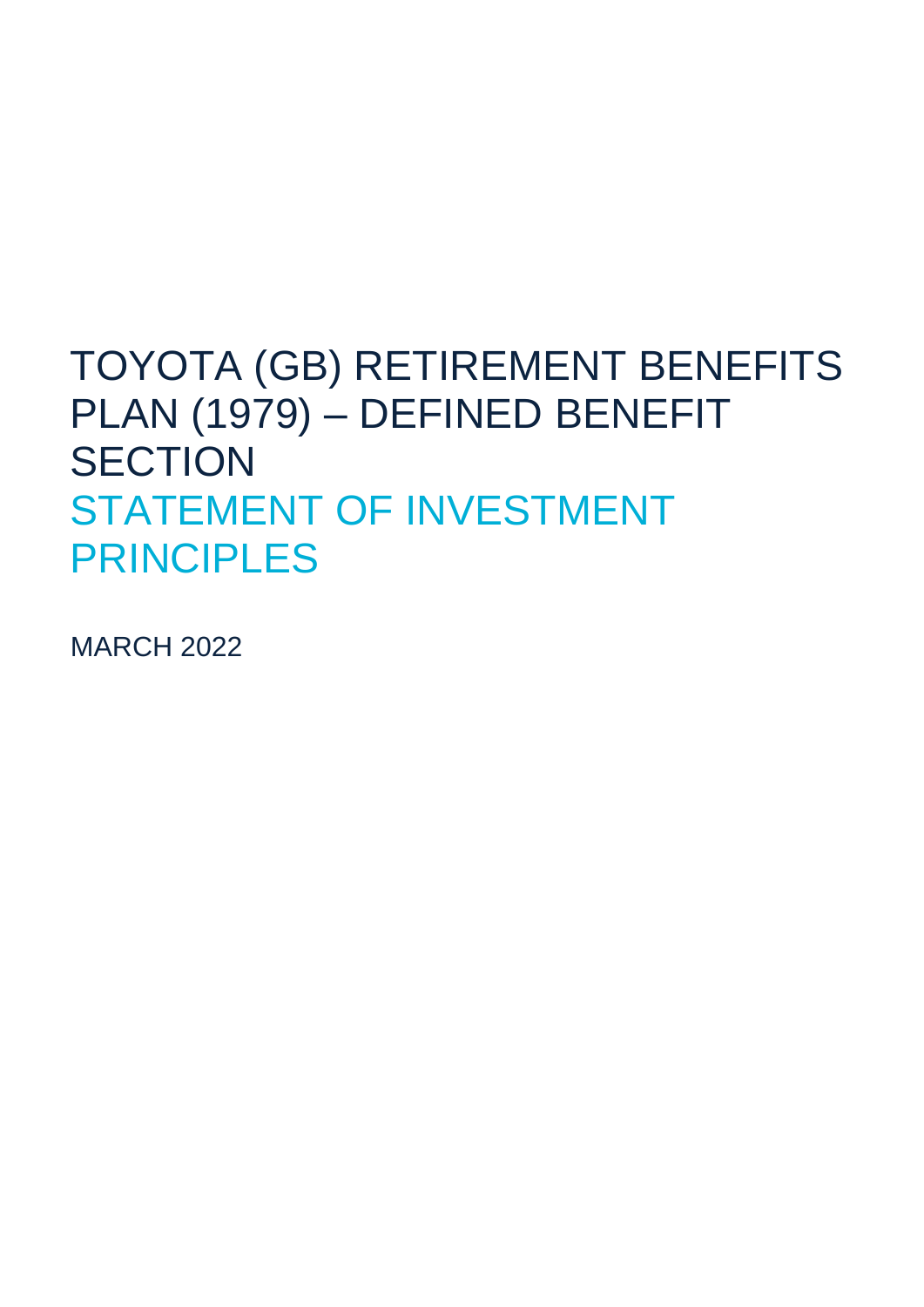# TABLE OF **CONTENTS**

|                                               | <b>1 Introduction</b>                                     |                  | 3  |
|-----------------------------------------------|-----------------------------------------------------------|------------------|----|
|                                               | <b>2 Investment Objectives</b>                            |                  | 4  |
|                                               | <b>3 Investment Responsibilities</b>                      |                  | 5  |
| 3.1                                           | <b>Trustees' Duties and Responsibilities</b>              | 5                |    |
| 3.2                                           | <b>Investment Adviser's Duties and Responsibilities</b>   | 5                |    |
| 3.3                                           | <b>Investment Managers' Duties and Responsibilities</b>   | $6\phantom{1}6$  |    |
| 3.4                                           | <b>Summary of Responsibilities</b>                        | $6\phantom{1}$   |    |
|                                               | <b>4 Investment Strategy</b>                              |                  | 7  |
| 4.2                                           | <b>Investment Decisions</b>                               | 7                |    |
| 4.3                                           | <b>Types of Investments to be Held</b>                    | 8                |    |
| 4.4                                           | <b>Financially Material Considerations</b>                | 8                |    |
| 4.5                                           | <b>Non-Financial Considerations</b>                       | $\boldsymbol{9}$ |    |
| 4.6                                           | <b>Stewarship: Corporate Governance and Voting Policy</b> | 9                |    |
| 5 Risk                                        |                                                           |                  | 10 |
|                                               | <b>6 Monitoring of Investment Adviser and Managers</b>    |                  | 12 |
| 6.1                                           | <b>Investment Adviser</b>                                 | 12               |    |
| 6.2                                           | <b>Investment Managers</b>                                | 12               |    |
| 6.3                                           | <b>Portfolio Turnover Costs</b>                           | 13               |    |
| 6.4                                           | <b>Investment Manager Turnover</b>                        | 13               |    |
|                                               | <b>7 Additional Voluntary Contributions</b>               |                  | 14 |
|                                               | <b>8 Code of Best Practice</b>                            |                  | 15 |
| <b>9 Compliance</b>                           |                                                           |                  | 16 |
| <b>Appendix 1: Asset Allocation Benchmark</b> |                                                           |                  | 17 |
|                                               | <b>Appendix 2: Cashflow and Rebalancing Policy</b>        |                  | 18 |
|                                               | <b>Appendix 3: Investment Manager Information</b>         |                  | 19 |
|                                               | <b>Growth Assets</b>                                      | 19               |    |
|                                               | <b>Stabilising Assets</b>                                 | 20               |    |
|                                               | <b>Appendix 4: Responsibilities of Parties</b>            |                  | 22 |
|                                               | <b>Trustees</b>                                           | 22               |    |
|                                               | <b>Investment Adviser</b>                                 | 22               |    |
|                                               | <b>Investment Managers</b>                                | 22               |    |
|                                               | <b>Scheme Actuary</b>                                     | 23               |    |
|                                               | <b>Administrator</b>                                      | 23               |    |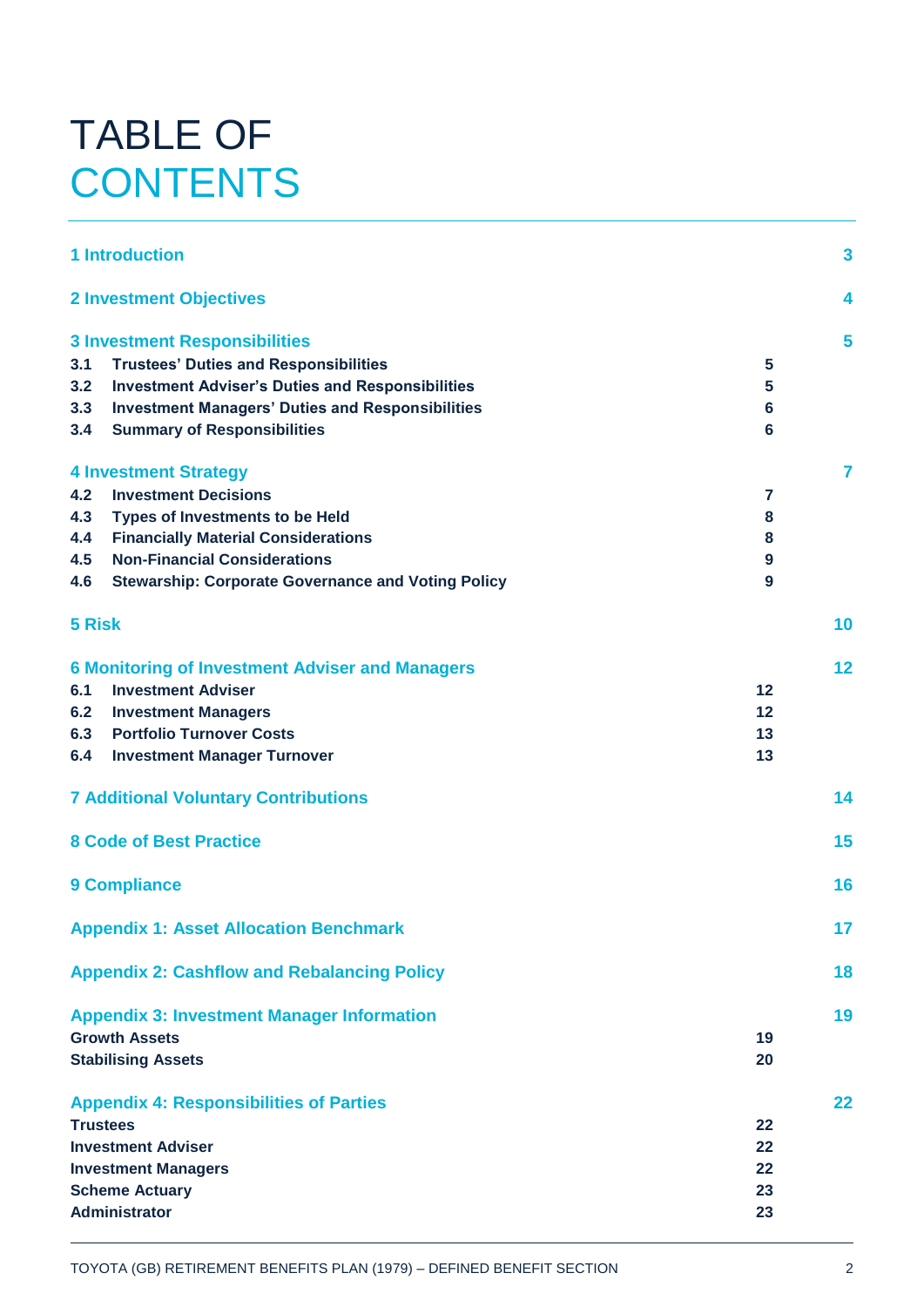# 1 INTRODUCTION

This Statement of Investment Principles ("the Statement") has been prepared by the Trustees of the Toyota (GB) Retirement Benefits Plan (1979) ("the Plan") in accordance with Section 35 of the Pensions Act 1995, as amended, and its attendant Regulations.

The Statement outlines the principles governing the investment policy of the Plan and the activities undertaken by the Trustees to ensure the effective implementation of these principles.

In preparing the Statement, the Trustees have:

- obtained and considered written advice from a suitably qualified individual, employed by their investment consultants, Mercer, whom they believe to have a degree of knowledge and experience that is appropriate for the management of their investments; and
- consulted with the Sponsoring Employer, although they affirm that no aspect of their strategy is restricted by any requirement to obtain the consent of the Sponsoring Employer.

The advice and the consultation process considered the suitability of the Trustees' investment policy for the Plan.

The Trustees will review the Statement formally at least every three years to coincide with the triennial Actuarial Valuation or other actuarial advice relating to the statutory funding requirements. Furthermore, the Trustees will review the Statement without delay after any significant change in investment policy. Any changes made to the Statement will be based on written advice from a suitably qualified individual and will follow consultation with the Sponsoring Employer.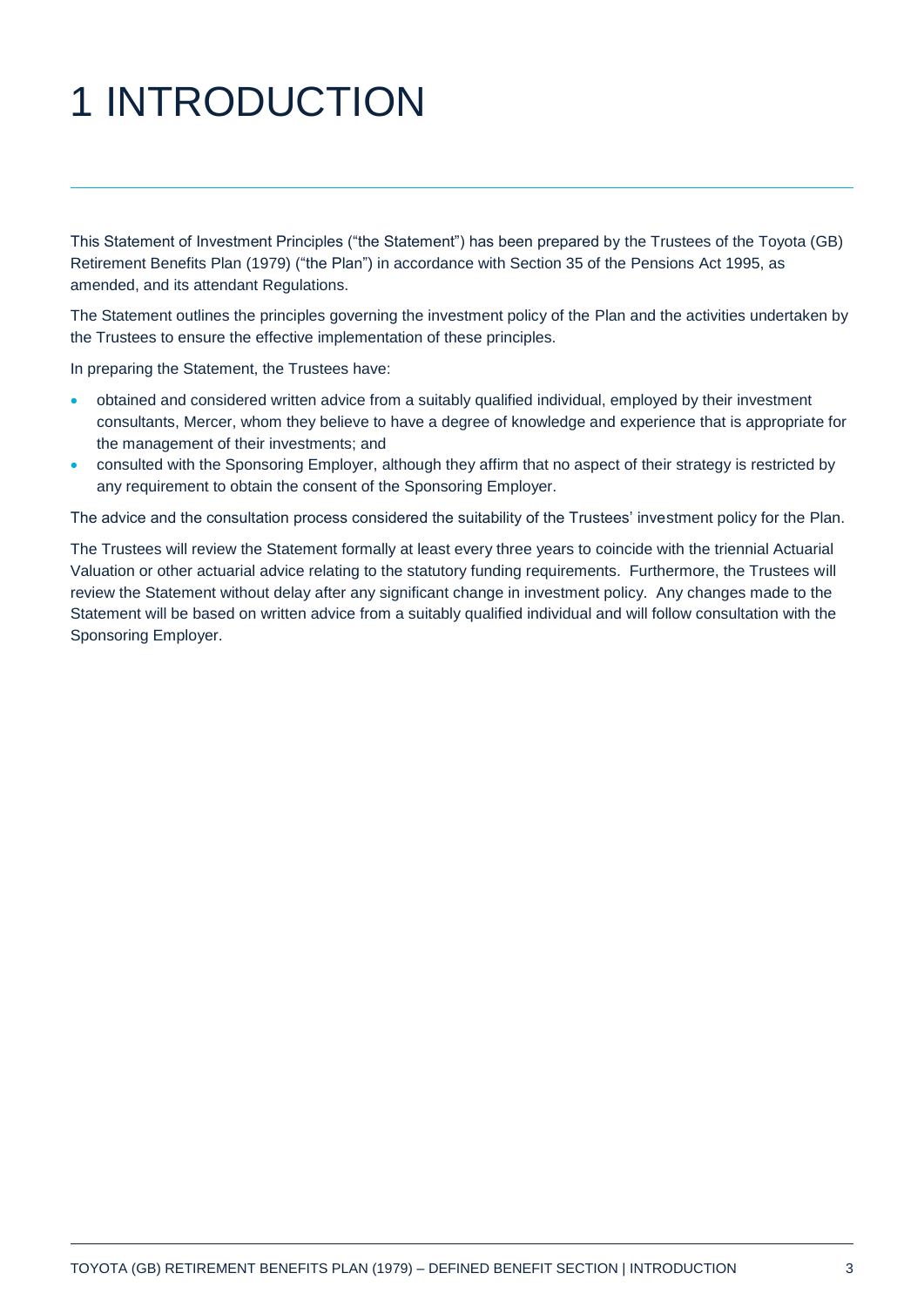# 2 INVESTMENT OBJECTIVES

The Trustees' primary investment objective for the Plan is to achieve an overall rate of return that is sufficient to ensure that assets are available to meet all liabilities as and when they fall due. In doing so, the Trustees also aim to maximise returns at an acceptable level of risk taking into consideration the circumstances of the Plan.

The Trustees believe that their investment objectives and the resultant investment strategy are consistent with the actuarial valuation methodology and assumptions used by the Scheme Actuary.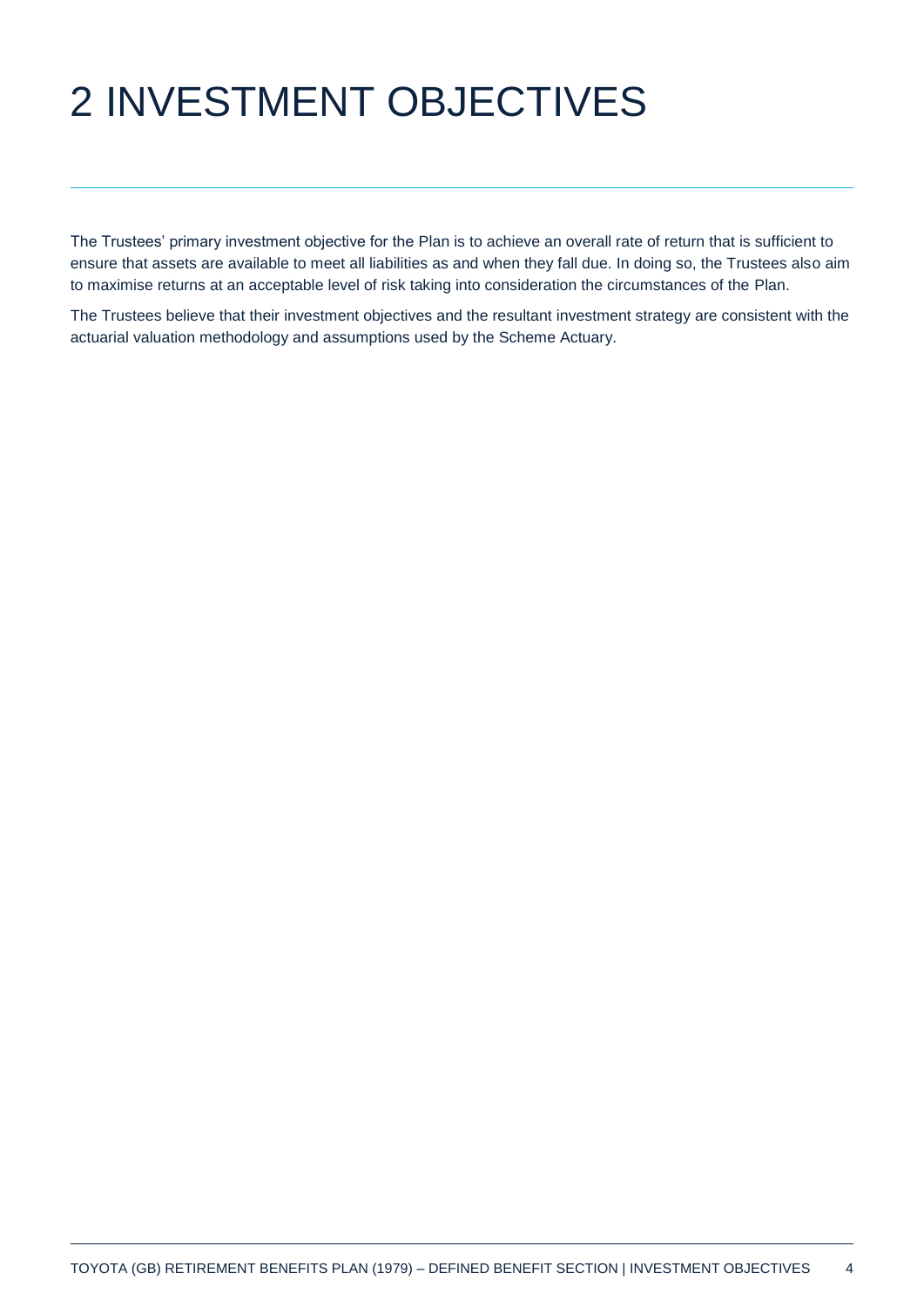# 3 INVESTMENT RESPONSIBILITIES

## 3.1 TRUSTEES' DUTIES AND RESPONSIBILITIES

The Trustees are responsible for setting the investment objectives and determining the strategy to achieve the objectives. They carry out their duties and fulfil their responsibilities as a single body.

The duties and responsibilities of the Trustees include, but are not limited to, the following tasks and activities:

- The regular approval of the content of the Statement.
- The appointment and review of the investment managers and investment adviser.
- The assessment and review of the performance of each investment manager.
- The setting and review of the investment parameters within which the investment managers can operate.
- The assessment of the risks assumed by the Plan at a total scheme level as well as on a manager by manager basis.
- The approval and review of the asset allocation benchmark for the Plan.
- The compliance of the investment arrangements with the principles set out in the Statement.

### 3.2 INVESTMENT ADVISER'S DUTIES AND RESPONSIBILITIES

The Trustees have appointed Mercer as the investment adviser to the Plan. Mercer provides advice as and when the Trustees require it, as well as raising any investment-related issues, of which it believes the Trustees should be aware. Matters on which the Mercer expects to provide advice to the Trustees include the following:

- Setting of investment objectives.
- Determining investment strategy and asset allocation.
- Determining an appropriate investment structure.
- Advising on appropriate funds.
- Setting cashflow management policies (see Appendix 2).

The Trustees may seek advice from Mercer with regard to both strategic and tactical investment decisions (see Section 4 - Investment Strategy); however, they recognise that they retain responsibility for all such decisions, including those that concern investments and disinvestments relating to cash flows (see Appendix 2). Mercer may be proactive in advising the Trustees regarding tactical investment decisions; however, there is no responsibility placed on Mercer to be proactive in all circumstances.

Mercer monitors the performance of the Plan's investment managers against their benchmarks.

Mercer makes a fund based charge. This charge covers the services specified within the Implemented Investment Consultancy Services Agreement.

Any additional services provided by Mercer will be remunerated primarily on a time-cost basis, other than performance reporting which is provided for a pre-agreed fee.

In particular, Mercer does not receive commission or any other payments in respect of the Plan that might affect the impartiality of their advice, and as noted below, any discounts negotiated by Mercer with the underlying managers and these discounts are passed on in full to the Plan.

The Trustees are satisfied that this is a reasonable adviser remuneration structure for the Plan.

Mercer is authorised and regulated by the Financial Conduct Authority ("FCA").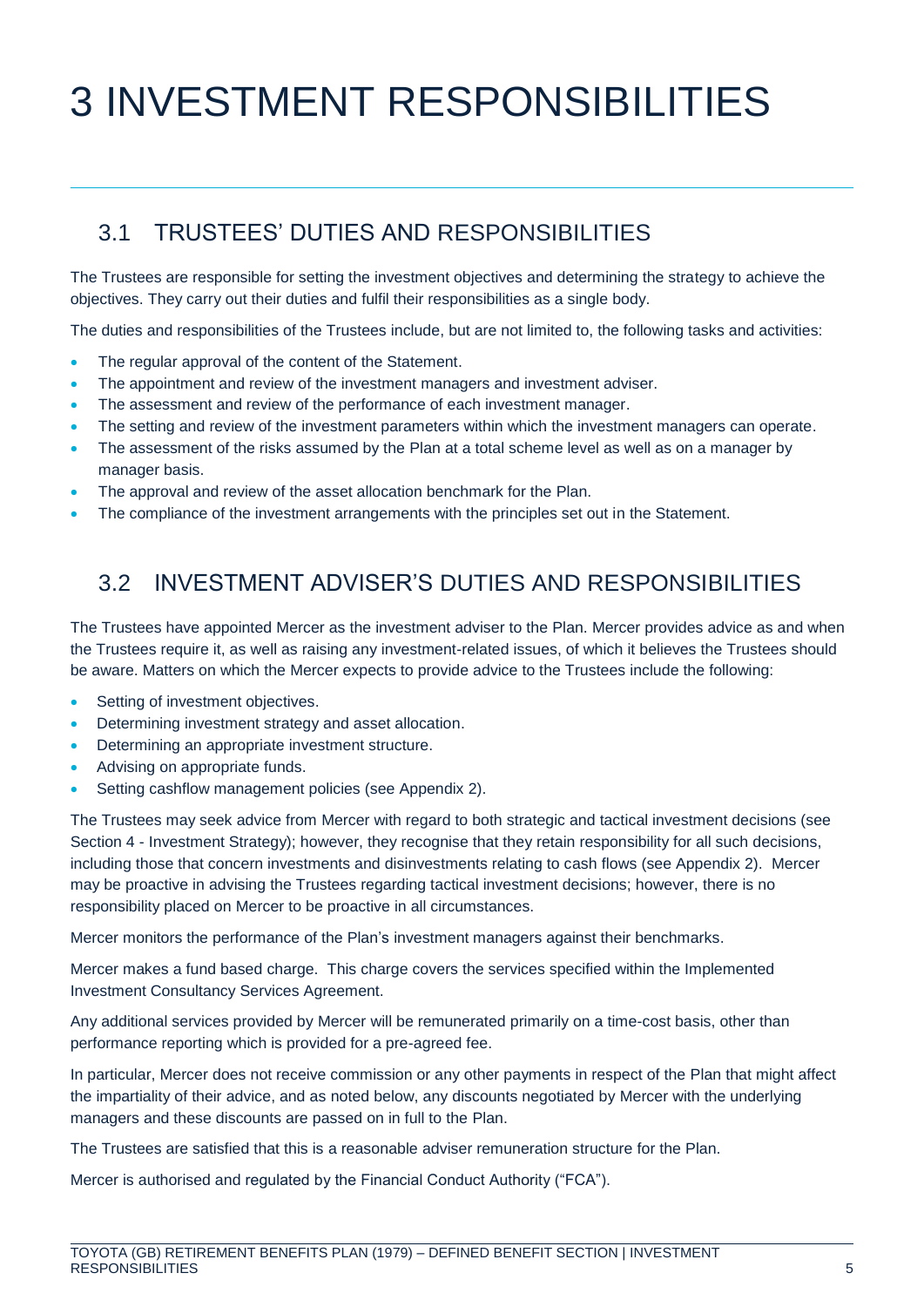## 3.3 INVESTMENT MANAGERS' DUTIES AND RESPONSIBILITIES

The Trustees are a long term investor and do not look to change the investment arrangements on a frequent basis. For the invested funds, there is no set duration for the manager appointments. The Trustees will retain an investment manager unless there is a strategic change to the overall strategy that no longer requires exposure to that asset class or manager.

The assets of the Plan are invested directly with the investment managers as detailed in Appendix 1 and 3.

The underlying managers and funds invested in by the Plan are determined by the Trustees using a written instruction to the individual investment managers.

The details of each manager's mandate are set out in Appendix 3. In particular, the investment managers are responsible for all decisions concerning the selection and de-selection of the individual securities within the portfolios they manage. In the case of multi-asset mandates, the investment managers are responsible for all decisions concerning the allocation to individual asset classes and changes in the allocations to individual asset classes.

All of the investment managers engaged by the Trustees are authorised and regulated by the FCA.

The investment managers are remunerated by ad valorem charges based on the value of the assets that they manage on behalf of the Plan. The Trustees believe that this is a reasonable basis for remunerating managers.

None of the underlying managers in which the Plan's assets are invested have performance based fees which could encourage the manager to make short term investment decisions to hit their profit targets.

The Trustees therefore consider that the method of remunerating fund managers is consistent with incentivising them to make decisions based on assessments of medium to long-term financial and non-financial performance of an issuer of debt or equity. By encouraging a medium to long-term view, it will in turn encourage the investment managers to engage with issuers of debt or equity in order to improve their performance in the medium to longterm.

The Trustees accept that they cannot influence the charging structure of the pooled funds in which the Plan is invested, but is satisfied that the ad-valorem charges for the different underlying funds are clear and are consistent with each fund's stated characteristics. The Trustees are therefore satisfied that this the most appropriate basis for remunerating the underlying investment managers and is consistent with the Trustees policies as set out in this SIP.

The Trustees believe that this is the most appropriate basis for remunerating managers.

## 3.4 SUMMARY OF RESPONSIBILITIES

A summary of the responsibilities of all relevant parties, including the Scheme Actuary and the scheme administrators, in so far as they relate to the Plan's investments, is set out at Appendix 4.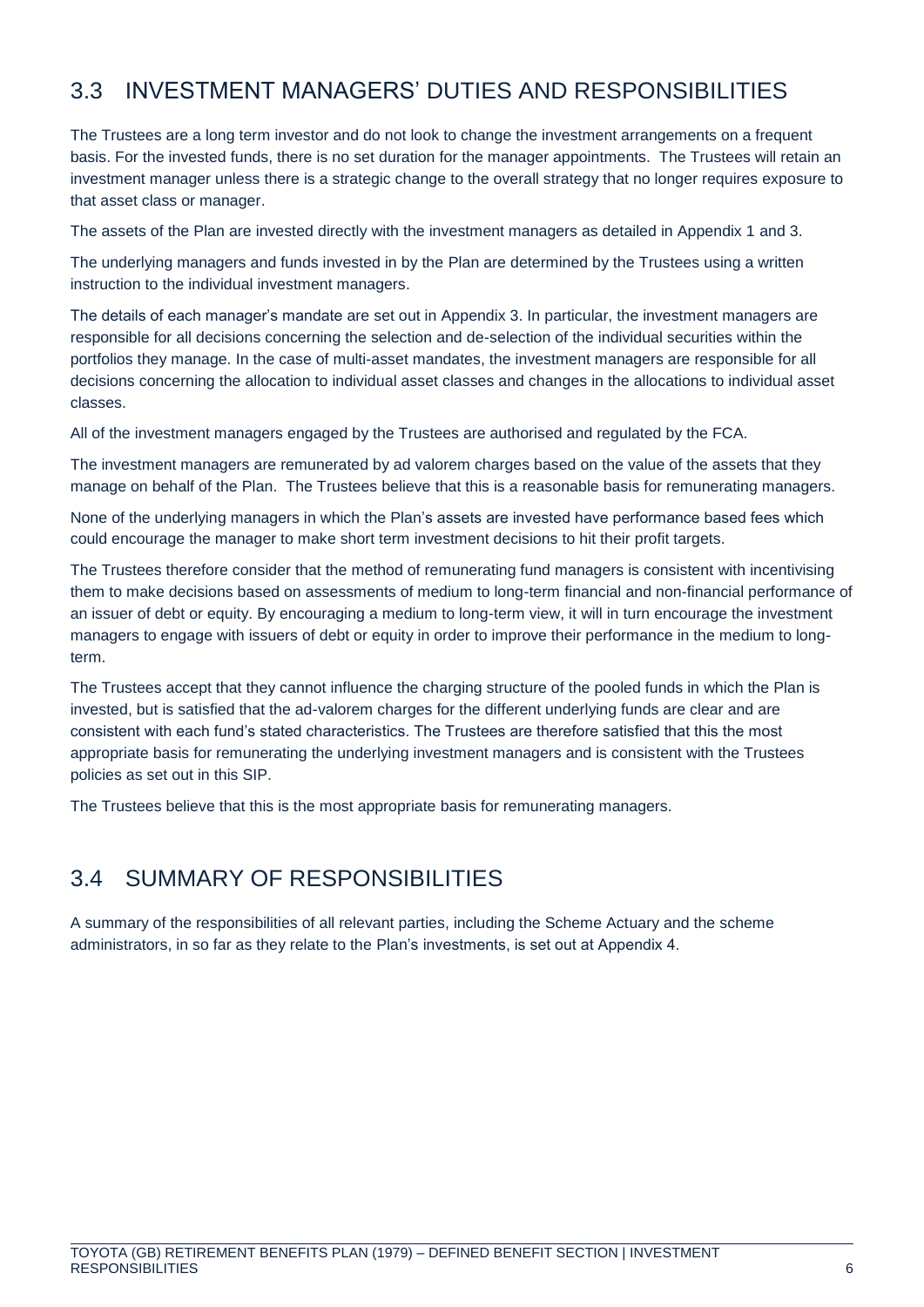# 4 INVESTMENT STRATEGY

## 4.1 SETTING INVESTMENT STRATEGY

The Trustees have determined their investment strategy after considering the Plan's liability profile and their own appetite for risk, the Sponsoring Employer's appetite for risk, and the strength of the Sponsoring Employer's covenant. The Trustees have also received written advice from their Investment Adviser.

The basis of the Trustees' strategy is to invest the Plan's assets across "growth" funds comprising of assets such as UK equities, overseas equities and diversified growth funds ("DGF"), and "matching" funds comprising of assets such as bonds, gilts and liability driven investment ("LDI"). The basis for the amount in growth and matching assets are set with regard to the overall required return objective of the Plan's assets.

The Trustees have established a benchmark allocation to each asset class, which is set out in Appendix 1.

The Trustees have decided on a control range for the growth portfolio, which will be rebalanced periodically if outside the limits. Any investment or disinvestment will be used to move the growth portfolio closer to the benchmark allocation.

## 4.2 INVESTMENT DECISIONS

The Trustees distinguish between three types of investment decision: strategic, tactical and security-level.

#### **Strategic Investment Decisions**

These decisions are long-term in nature and are driven by an understanding of the objectives, needs and liabilities of the Plan.

The Trustees take all such decisions themselves. They do so after receiving written advice from their investment adviser and consulting with the Sponsoring Employer. Examples of such decisions and of tasks relating to the implementation of these decisions include the following:

- Setting investment objectives.
- Determining the split between the growth and the matching portfolios.
- Determining the allocation to asset classes within the growth and matching portfolios.
- Determining the Plan benchmark.
- Reviewing the investment objectives and strategic asset allocation.

#### **Tactical Investment Decisions**

These decisions are short-term and based on expectations of near-term market movements. Such decisions may involve deviating temporarily from the strategic asset allocation and may require the timing of entry into, or exit from, an investment market or asset class.

These decisions are the responsibility of the Trustees. However, where such decisions are made within a pooled fund, they are the responsibility of the investment manager of the fund.

#### **Stock Selection Decisions**

All such decisions are the responsibility of the investment managers of the pooled funds in which the Plan is invested.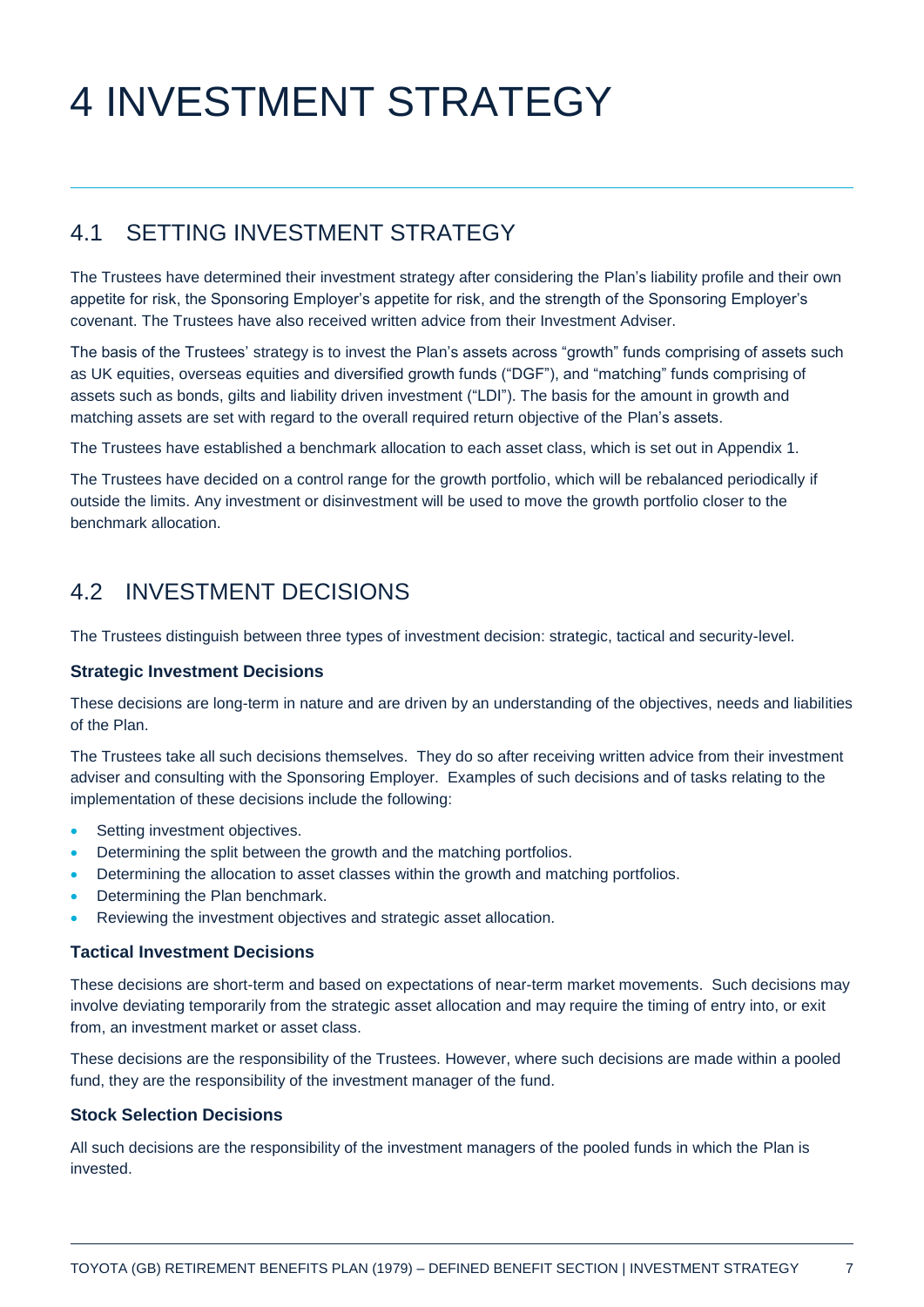## 4.3 TYPES OF INVESTMENTS TO BE HELD

The Plan's assets are invested wholly via pooled vehicles.

The Trustees are permitted to invest across a wide range of asset classes, including the following:

- UK and overseas equities
- UK and overseas government bonds, fixed and inflation-linked
- UK and overseas corporate bonds
- Convertible bonds
- Property
- **•** Commodities
- Hedge Funds
- Private equity
- High yield bonds
- **Emerging market debt**
- Diversified growth
- Liability driven investment products
- Cash

The use of derivatives is as permitted by the guidelines that apply to the pooled funds.

The Trustees recognise the benefits of diversification across growth asset classes, as well as within them, in reducing the risk that results from investing in any one particular market. Where they consider it advisable to do so, the Trustees have appointed investment managers to select and manage the allocations across growth asset classes, in particular where it would not be practical (or appropriate) for the Trustees to commit the resources necessary to make these decisions themselves.

## 4.4 FINANCIALLY MATERIAL CONSIDERATIONS

In setting the investment strategy, the Trustees have prioritised assets which provide protection against movements in the Plan's liability value and also assets which provide diversification across a wide range of investment markets and considers the financially significant benefits of these factors to be paramount.

However, the Trustees understand that they must aim to consider all financially relevant factors that have the ability to impact the financial performance of the Plan's investments over the appropriate time horizon. This includes, but is not limited to, environmental, social and governance (ESG) factors.

The Trustees recognise that ESG factors, such as climate change, can influence the investment performance of the Plan's portfolio and it is therefore in members' and the Plan's best interests that these factors are taken into account within the investment process; and that ESG risks are identified and avoided or mitigated, as best as possible.

The Trustees believe that investing with a manager who approaches investments in a responsible way, and takes account of ESG-related risks, will lead to better risk adjusted performance results as omitting these risks in investment analysis could skew the results and underestimate the level of overall risk being taken. The Trustees are aware of its investment managers' approaches to ESG factors with respect to their selection of investments and is satisfied that a responsible approach, which is consistent with the long-term financial interests of the Plan and its members, is undertaken.

However, the Trustees note that ESG considerations are not paramount to the first level decision making process within the funds which provide either actively managed diversification or leveraged liability protection. However, in the actively managed Diversified Growth Funds in which the Plan invests, whilst managers typically do not put ESG considerations at the heart of the asset allocation decision, they will embed ESG considerations into the management of the underlying asset classes where it is appropriate to do so.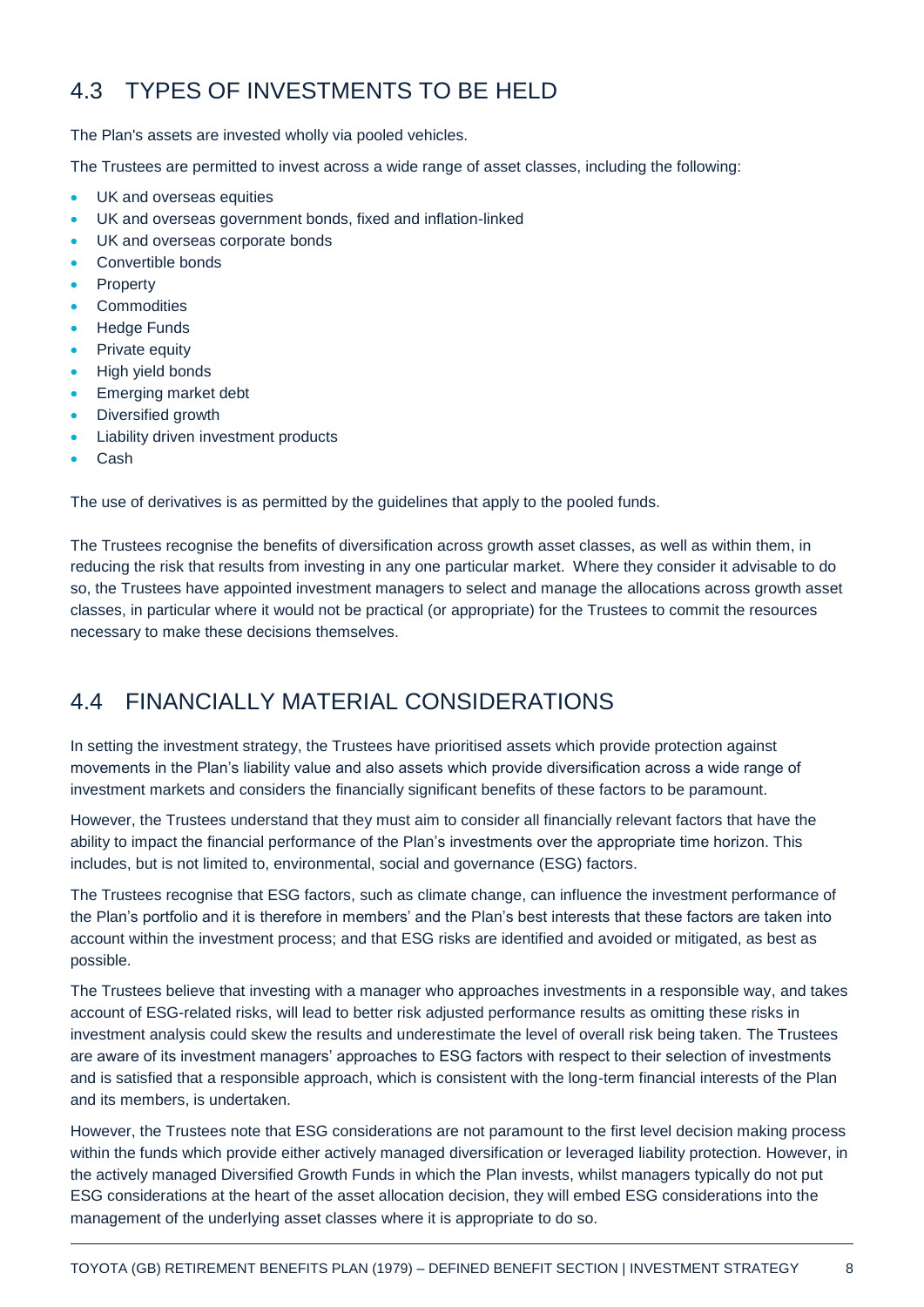As noted earlier, the Plan's assets are invested in pooled funds. The Trustees accept the fact that they have very limited ability to influence the ESG policies and practices of the companies in which their managers invest. The Trustees will therefore rely on the policies and judgement of their investment manager.

The Trustees are therefore satisfied that ESG factors are appropriately reflected in the overall investment approach.

### 4.5 NON-FINANCIAL CONSIDERATIONS

The Trustees' objective is that the financial interests of the Plan members are its first priority when choosing investments.

It has decided not to consider non-financial considerations, such as ethical views, or to take members' preferences into account when setting the investment strategy.

### 4.6 STEWARSHIP: CORPORATE GOVERNANCE AND VOTING **POLICY**

The Plan is invested solely in pooled investment funds. The Trustees' policy is to delegate responsibility for engaging with, monitoring investee companies and exercising voting rights to the pooled fund investment managers and expects the investment managers to use their discretion to act in the long term financial interests of investors.

The Trustee notes that the investment managers' corporate governance policies are available on request and on their respective websites.

The Trustees are supportive of the UK Stewardship Code published by the Financial Reporting Council and encourage the Plan's underlying managers who are regulated by the Financial Conduct Authority to comply with the UK Stewardship Code. Such managers are expected to report on their adherence to the Code on an annual basis. For managers that choose not to comply with any of the principles in the UK Stewardship Code, or not to follow the guidance at all, the Trustees will request a clear rationale from the managers on their alternative approach to stewardship.

Where the Trustees are specifically invited to vote on a matter relating to corporate policy, the Trustees will exercise its right in accordance with what it believes to be the best interests of the majority of the Plan's membership.

Mercer will monitor the performance, strategy, risks, ESG policies and corporate governance of the investment managers on behalf of the Trustees. If the Trustees have any concerns, they will raise them with Mercer, verbally or in writing.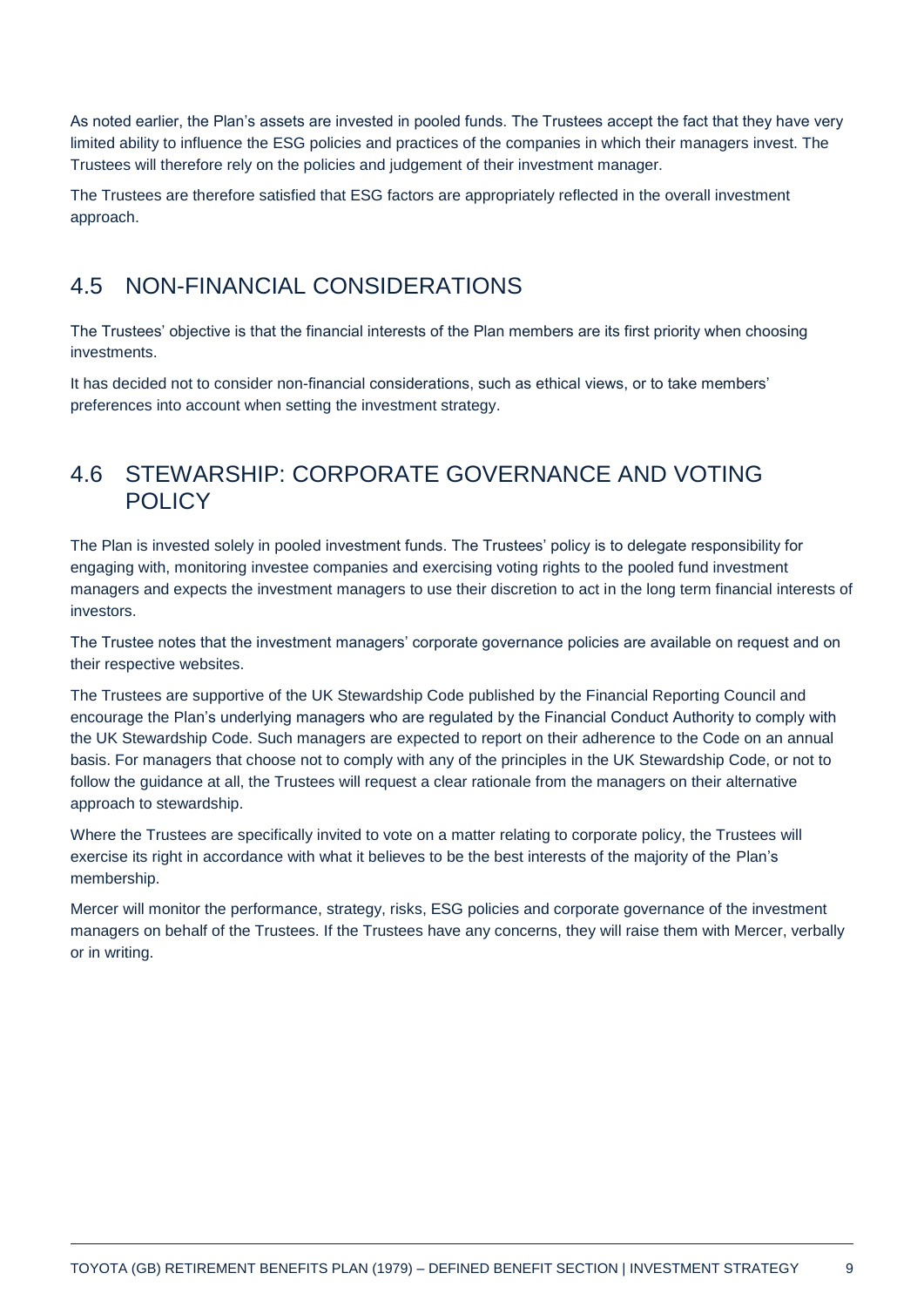# 5 RISK

Under the Pensions Act 2004, the Trustees are required to state their policy regarding the ways in which risks are to be measured and managed. These are set out below.

#### **Solvency Risk and Mismatching Risk**

- These are measured through a qualitative and quantitative assessment of the expected development of the assets relative to the liabilities.
- These are managed by setting a scheme-specific strategic asset allocation with an appropriate level of risk.

#### **Manager Risk**

- This is assessed as the expected deviation of the prospective risk and return, as set out in the managers' objectives, relative to the investment policy.
- It is measured by monitoring the actual deviation of returns relative to the objective and factors supporting the managers' investment process, and by appointing Mercer to monitor and advice on replacement of any managers where concerns exist over their continued ability to deliver the investment mandate.

#### **Liquidity Risk**

- This is monitored according to the level of cashflows required by the Plan over a specified period.
- It is managed by holding an appropriate amount of readily realisable investments. The Plan's assets are invested in pooled funds which are readily realisable.

#### **Political Risk**

- This is measured by the level of concentration in any one market leading to the risk of adverse influence on investment values arising from political intervention.
- It is managed by regular reviews of the investments and through investing in funds which give a wide degree of diversification.

#### **ESG Risk**

- This is the risk that Environmental, Social or Corporate Governance concerns, including climate change, have a financially material impact on the return of the Plan's assets.
- The Trustees manage this risk by investing in well-respected investment managers where ESG principles are appropriately included in the investment decision-making process.
- The Trustees are aware that Responsible Investing is one of the core beliefs of the Investment Manager and the Investment Adviser. As a result part of the rating process of the Investment Adviser and decision making process of the Investment Manager in relation to the underlying investment managers is based on its financial stewardship and how well the investment manager integrates governance and sustainability into its investment process.

#### **Sponsor Risk**

- This is assessed as the level of ability and degree of willingness of the sponsor to support the continuation of the Plan and to make good any current or future deficit.
- It is managed by assessing the interaction between the Plan and the sponsor's business, as measured by a number of factors, including the creditworthiness of the sponsor and the size of the pension liability relative to the sponsor. Regular updates on employer covenant are provided to the Trustees by senior staff of the sponsor.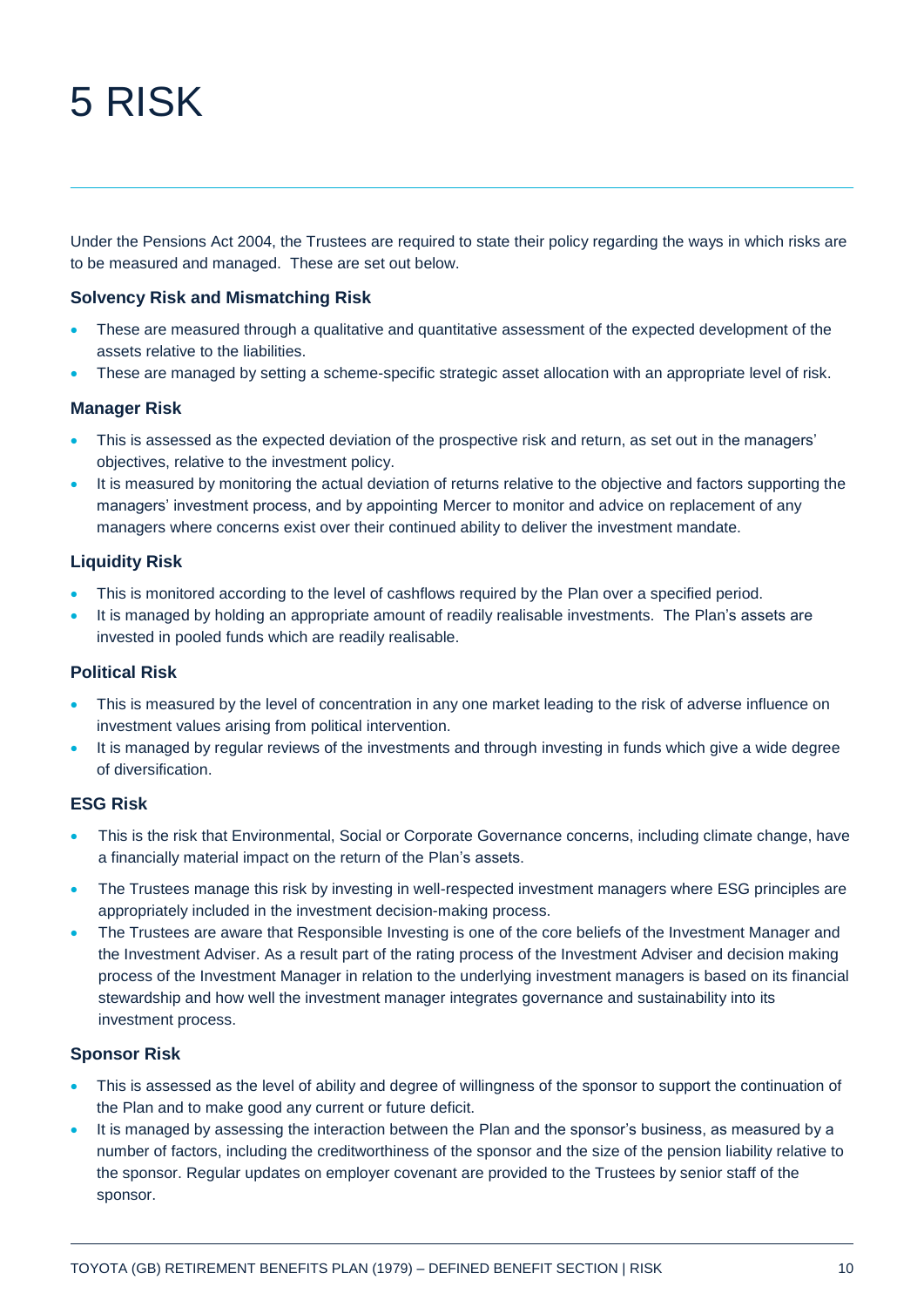#### **Legislative Risk**

- This is the risk that legislative changes will require action from the Trustees so as to comply with any such changes in legislation.
- The Trustees acknowledge that this risk is unavoidable but will seek to address any required changes so as to comply with changes in legislation.

#### **Credit Risk**

- This is the risk that one party to a financial instrument will cause a financial loss for the other party by failing to discharge an obligation.
- The Trustees acknowledge that the assessment of credit risk on individual debt instruments is delegated to the investment manager. The Trustees will however ensure that they are comfortable with the amount of risk that the Plan's investment manager takes.

#### **Market Risk**

 This is the risk the fair value of future cash flows of a financial instrument will fluctuate because of changes in market prices. Market risk comprises of the following three types of risk:

#### *Currency Risk*

- This is the risk that occurs when the price of one currency moves relative to another (reference) currency. In the context of a UK pension scheme, the Plan may be invested in overseas stocks or assets, which are either directly or indirectly linked to a currency other than Sterling. There is a risk that the price of that overseas currency will move in such a way that devalues that currency relative to Sterling, thus negatively impacting the overall investment return.
- For currency hedged funds, the Trustees acknowledge that currency risk related to overseas investments is hedged appropriately by the underlying investment managers.
- For funds where the currency risk is separately managed by the manager, the Trustees acknowledge that currency risk is delegated to the underlying investment managers where the manager is responsible for the decision of whether or not to hedge.

#### *Interest Rate Risk*

- This is the risk that an investment's value will change due to a change in the level of interest rates. This affects debt instruments more directly than growth instruments.
- The Trustees acknowledge that the interest rate risk related to individual debt instruments, and particularly liability driven investment (LDI) instruments, is managed by the underlying investment managers through a combination of strategies, such as diversification, duration and yield curve management, and hedging via swaps, particularly where LDI is involved.

#### *Other Price Risk*

- This is the risk that principally arises in relation to the return seeking portfolio, which invests in equities, equities in pooled funds, equity futures, hedge funds, private equity and property.
- The Trustees acknowledge that a scheme can manage its exposure to price risk by investing in a diverse portfolio across various markets.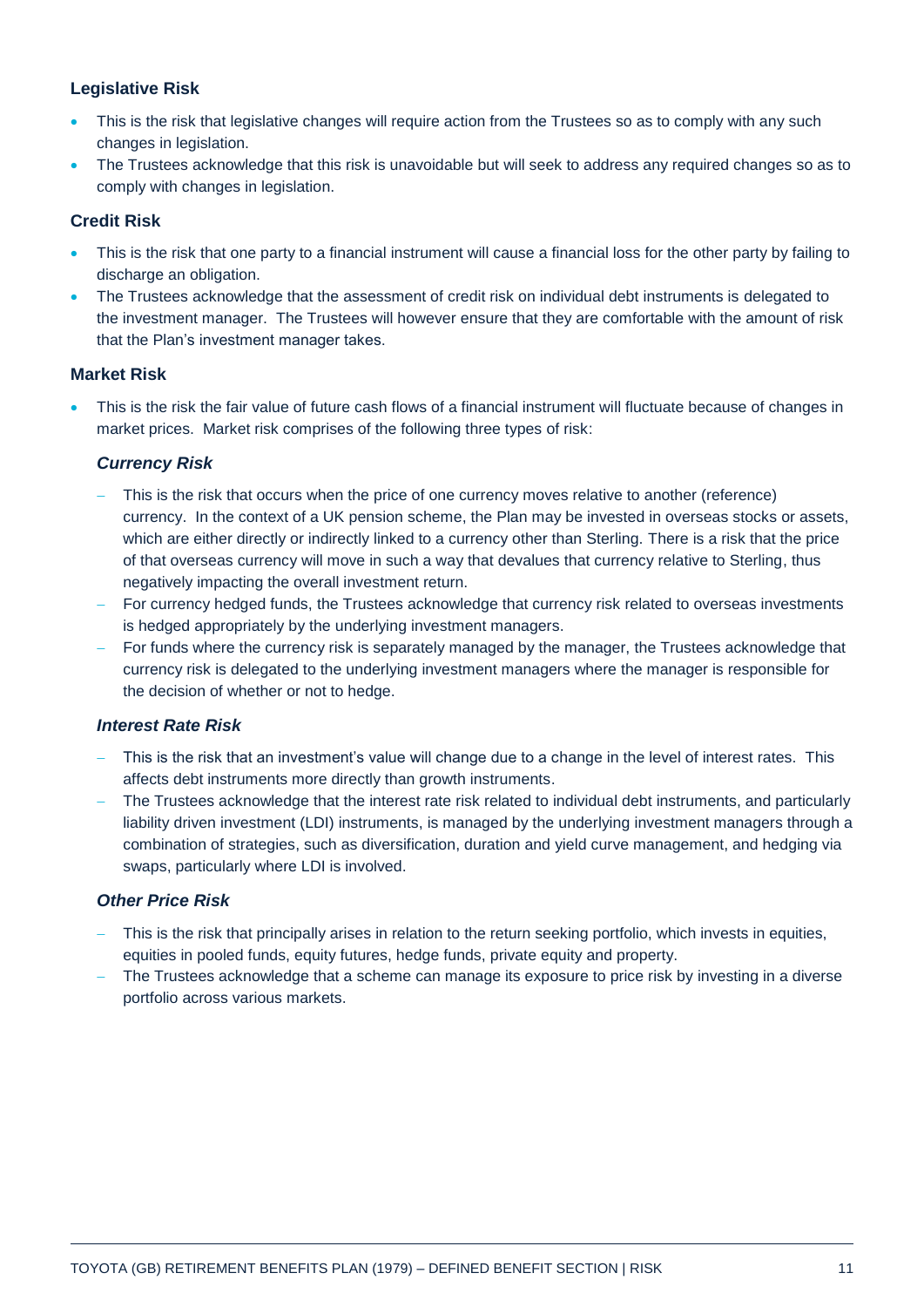# 6 MONITORING OF INVESTMENT ADVISER AND MANAGERS

### 6.1 INVESTMENT ADVISER

The Trustees continually assess and review the performance of their adviser in a qualitative way.

## 6.2 INVESTMENT MANAGERS

The investment managers are appointed by the Trustees based on their capabilities and, therefore, their perceived likelihood of achieving the expected return and desired risk characteristics. The Trustees utilises Mercer's forward-looking manager research ratings in decisions around the selection, retention and realisation of manager appointments. These ratings are based on Mercer's assessment of the manager's idea generation, portfolio construction, implementation and business management.

If the investment objective for a particular manager's fund changes, the Trustees will review the fund appointment to ensure that it remains appropriate and consistent with the wider Trustees' investment objectives.

Some mandates are actively managed and the managers are incentivised through performance targets (an appointment will be reviewed following periods of sustained underperformance). The Trustees will review the appropriateness of using actively managed funds as part of the wider monitoring of the Plan's managers.

The majority of the Plan's investments are made through pooled investment vehicles, and as such the Trustees accept that it has no ability to specify the risk profile and return targets of the manager, but appropriate mandates can be selected to align with the overall investment strategy.

The Trustees receive quarterly monitoring reports on the performance of the underlying investment managers from Mercer, which presents performance information over 3 months, 1 year and 3 years. The reports show the absolute performance, performance against the manager's stated target performance (over the relevant time period) on a net of fees basis. It also provides returns of market indices so that these can also be used to help inform the assessment of the underlying managers' performance.

The reporting reviews the performance of the Plan's individual funds against their benchmarks and of the Plan's assets in aggregate against the Plan's strategic benchmark. The Trustees' focus is primarily on long term performance but short term performance is also reviewed. The Trustees may review a manager's appointment if:

- There are sustained periods of underperformance;
- There is a change in the portfolio manager;
- There is a change in the underlying objectives of the investment manager;
- There is a significant change to Mercer's rating of the manager.

If a manager is not meeting performance objectives, or their investment objectives for the mandate have changed, the Trustees may initially ask the manager to review their fees instead of terminating the appointment.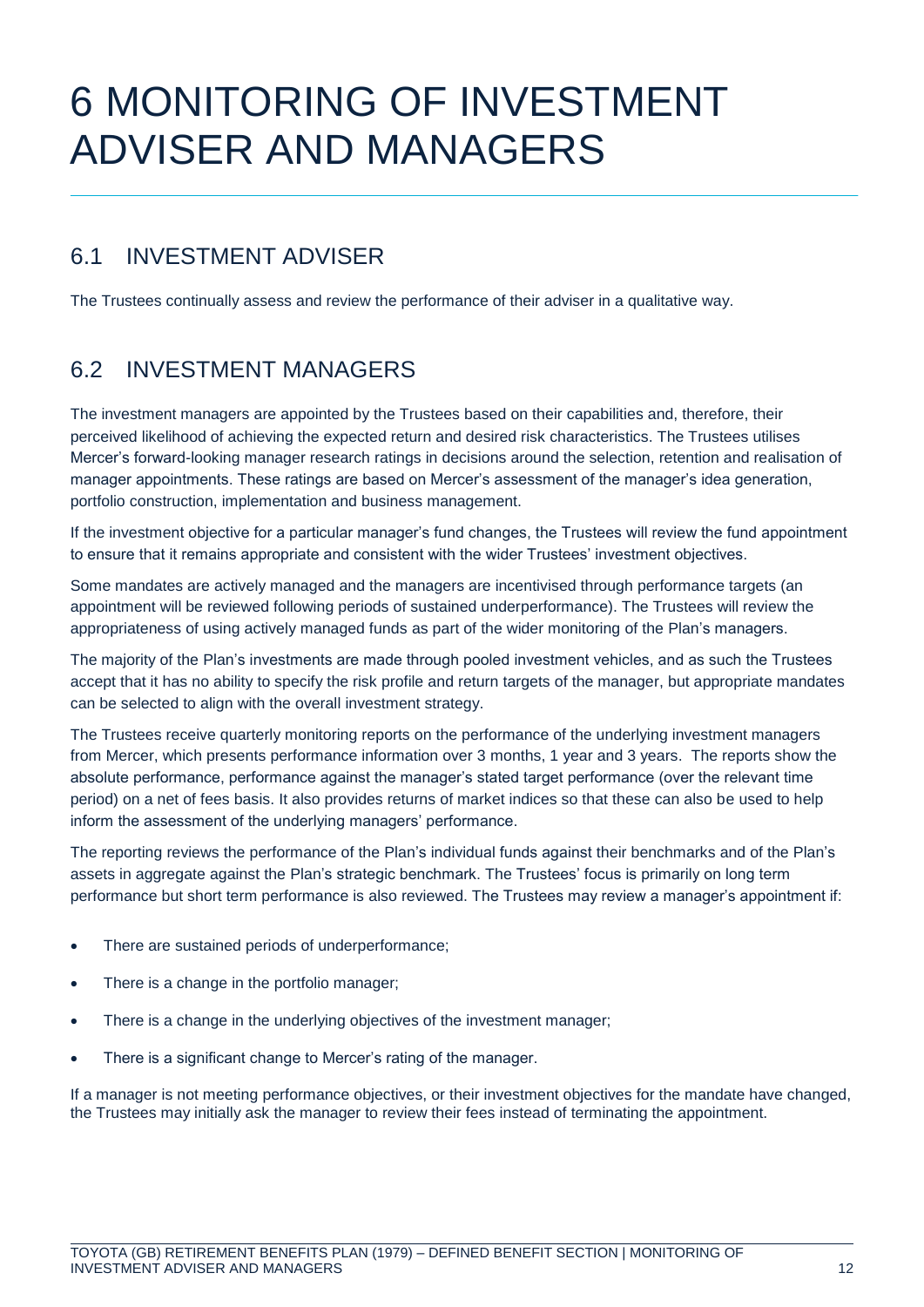## 6.3 PORTFOLIO TURNOVER COSTS

Portfolio turnover costs means the costs incurred as a result of the buying, selling, lending or borrowing of investments.

The Trustees do not currently actively monitor portfolio turnover costs for the funds in which the Plan is invested, Investment manager performance is reported net of all fees and costs, including transaction costs, and therefore managers are incentivised in this way to keep portfolio turnover costs to the minimum required to meet or exceed their objectives.

The Trustees are also aware of the requirement to define and monitor targeted portfolio turnover and turnover range.

Given that the Plan invests in a range of pooled funds, many of which invest across a wide range of asset classes, the Trustees do not have an overall portfolio turnover target for the Plan.

The Trustees are working with Mercer to determine the most appropriate way to obtain and monitor the information required in relation to the pooled funds in which the Plan is invested and will include further information about this when next updating the SIP.

The Trustees do not currently actively monitor the portfolio turnover costs of the assets for members' Additional Voluntary Contributions.

## 6.4 INVESTMENT MANAGER TURNOVER

The Trustees are a long term investor and are not looking to change the investment arrangements on a frequent basis.

For open-ended funds, the Trustees will retain an investment manager unless:

- There is a strategic change to the overall strategy that no longer requires exposure to that asset class or manager;
- The manager appointment has been reviewed and the Trustees are no longer comfortable that the manager can deliver the mandate.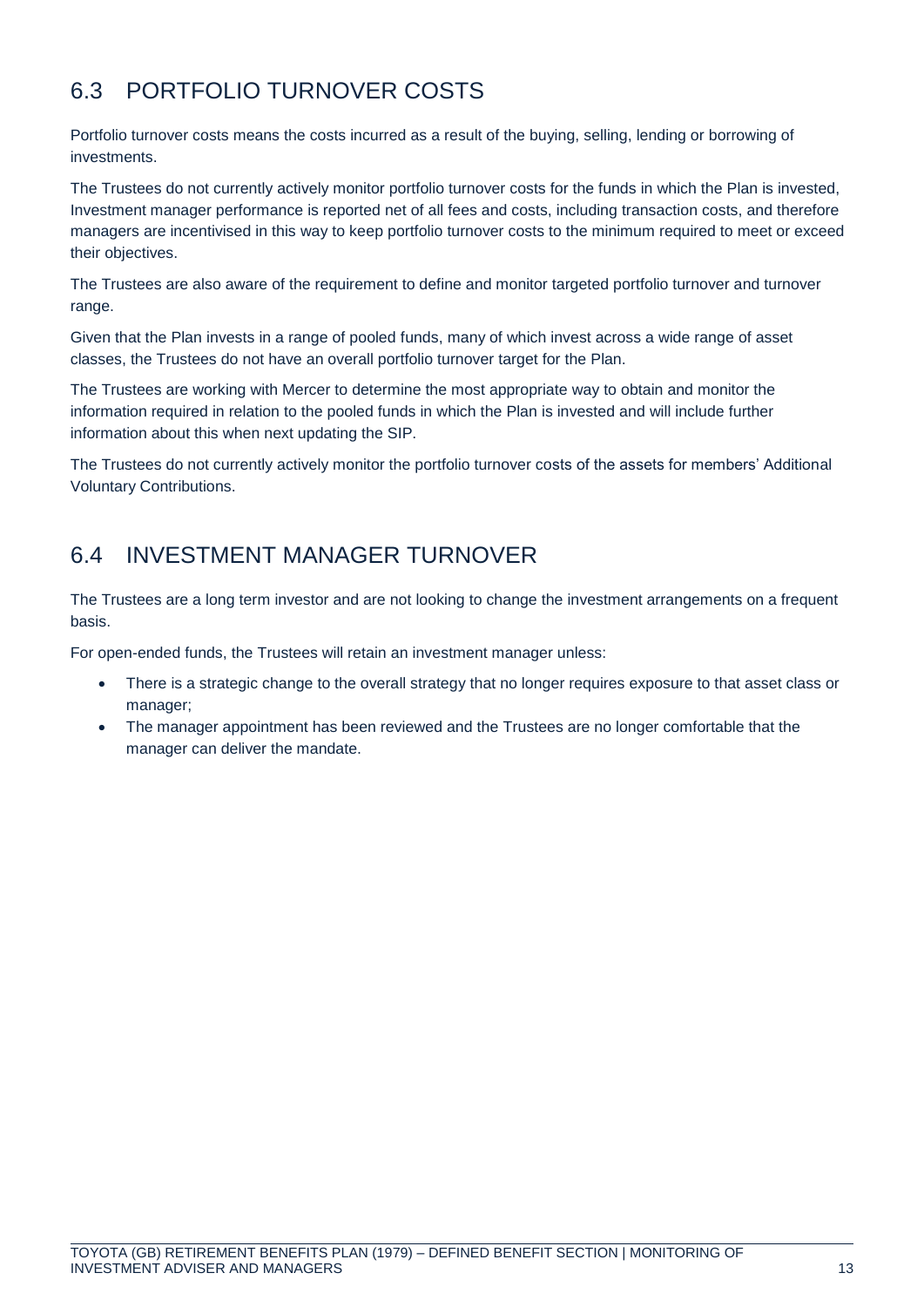# 7 ADDITIONAL VOLUNTARY CONTRIBUTIONS

The Plan provides a facility for members to pay AVCs to enhance their benefits at retirement. The Trustees objective is to provide a range of funds which will enable members to achieve suitable long term returns consistent with their reasonable expectations.

It is the view of the Trustees that the AVC facilities available to members should include access to the following types of investment strategy.

- An asset mix which allows members to obtain access to real returns which will offset the adverse effects of inflation. This is achieved through a high exposure to equities, and is particularly appropriate for young members, whose long-term perspective allows for acceptance of volatility in relation to investment returns (e.g., changes in market values, or variations in rates of bonus declarations) over the period of investment.
- A suitably diversified asset mix to protect members from poor investment returns from any one particular asset category.
- A fund with capital guarantees, to enable members to protect their AVCs from downside volatility, for example in the years immediately prior to expected retirement.
- A fund whose value is expected to vary with the price of annuities, for members who wish to protect the annuity purchasing power of their AVCs prior to retirement.

The Trustees are of the opinion that the type and range of facilities described above are suitable to provide for the requirements of Plan members in any of the circumstances likely to arise.

DB members are given the choice of purchasing benefits on a money purchase basis with Legal and General Assurance Pension Management ("L&G"). However, there are also three external AVC providers within the Plan, namely, AVIVA , Friends Life and Royal London.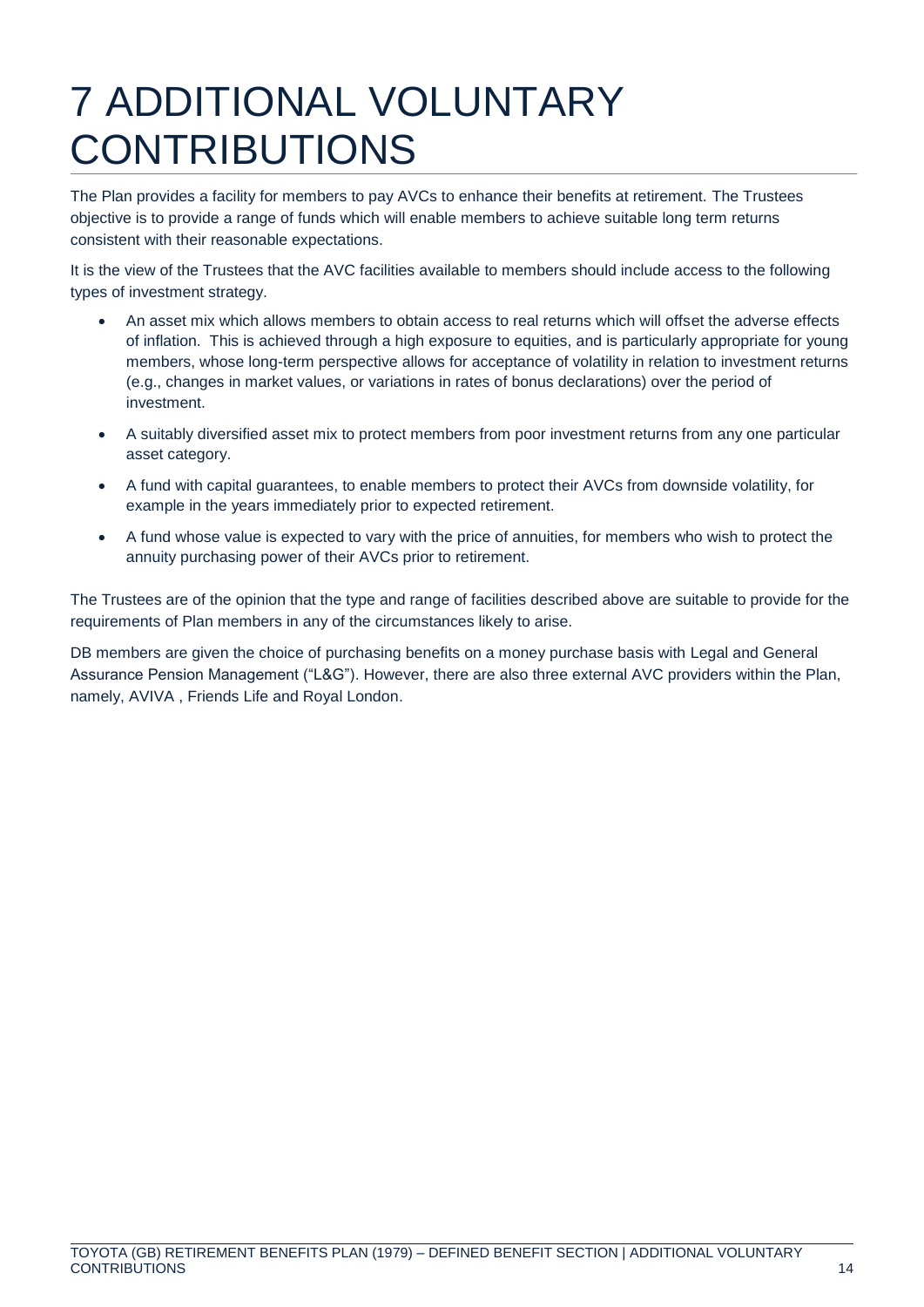# 8 CODE OF BEST PRACTICE

The Trustees note that in March 2017, the Pensions Regulator released 'Investment Guidance for Defined Benefit Pension Schemes'.

The Trustees have received training in relation to this guidance and are satisfied that the investment approach adopted by the Plan is consistent with the guidance so far as it is appropriate to the Plan's circumstances.

The Trustees meet with its investment adviser on a regular basis, monitoring developments both in relation to the Plan's circumstances and in relation to evolving guidance, and will revise the Plan's investment approach if considered appropriate.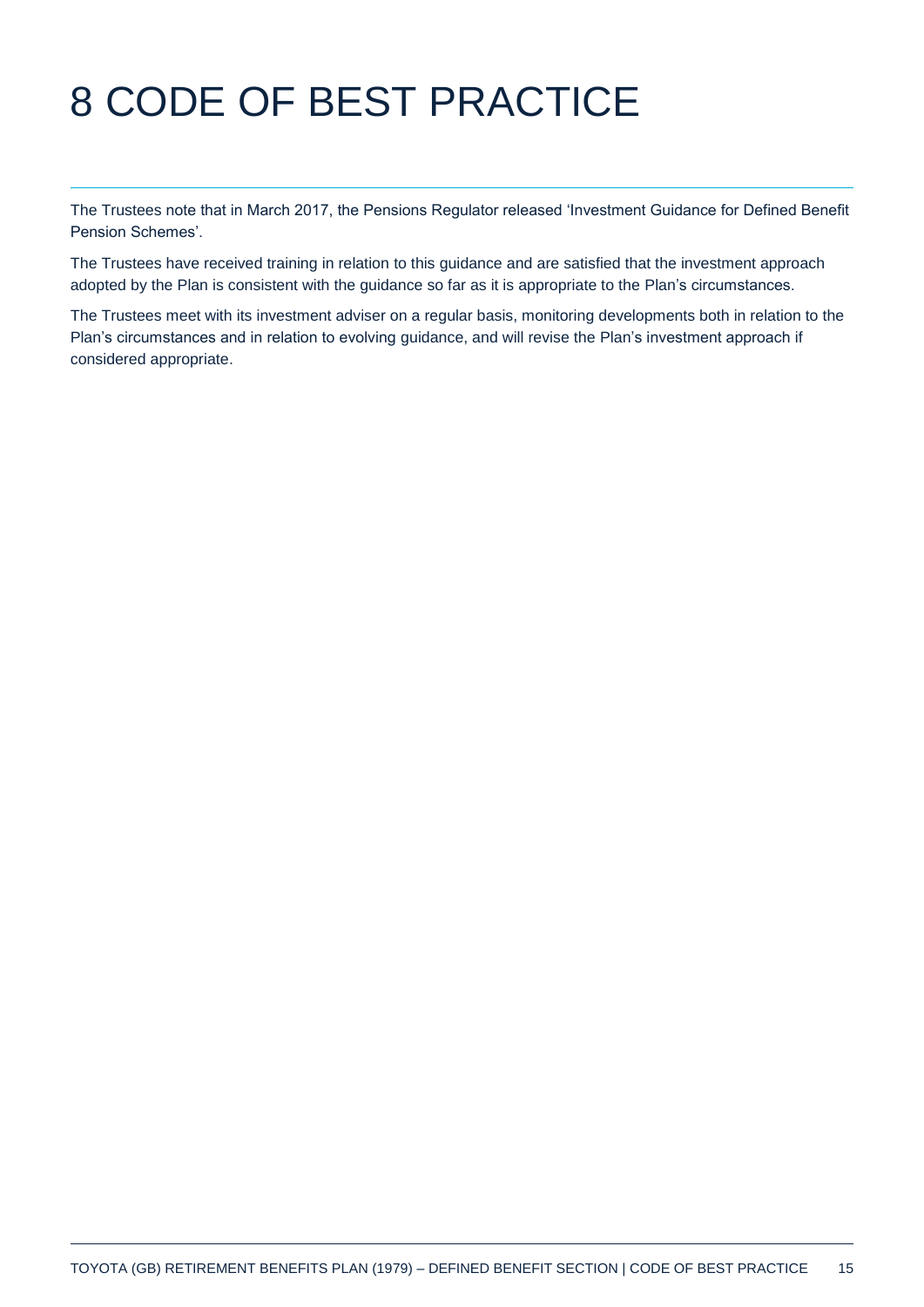# 9 COMPLIANCE

The Plan's Statement of Investment Principles and annual report and accounts are available to members on request.

A copy of the Plan's current Statement plus Appendices is also supplied to the Sponsoring Employer, the Plan's investment managers, the Plan's auditors and the Scheme Actuary.

This Statement of Investment Principles, taken as a whole with the Appendices, supersedes all others and was approved by the Trustees on 1<sup>st</sup> March 2022

**Signed on behalf of the Trustees by Stephen Jones, Chair of the Trustees on 1 March 2022.**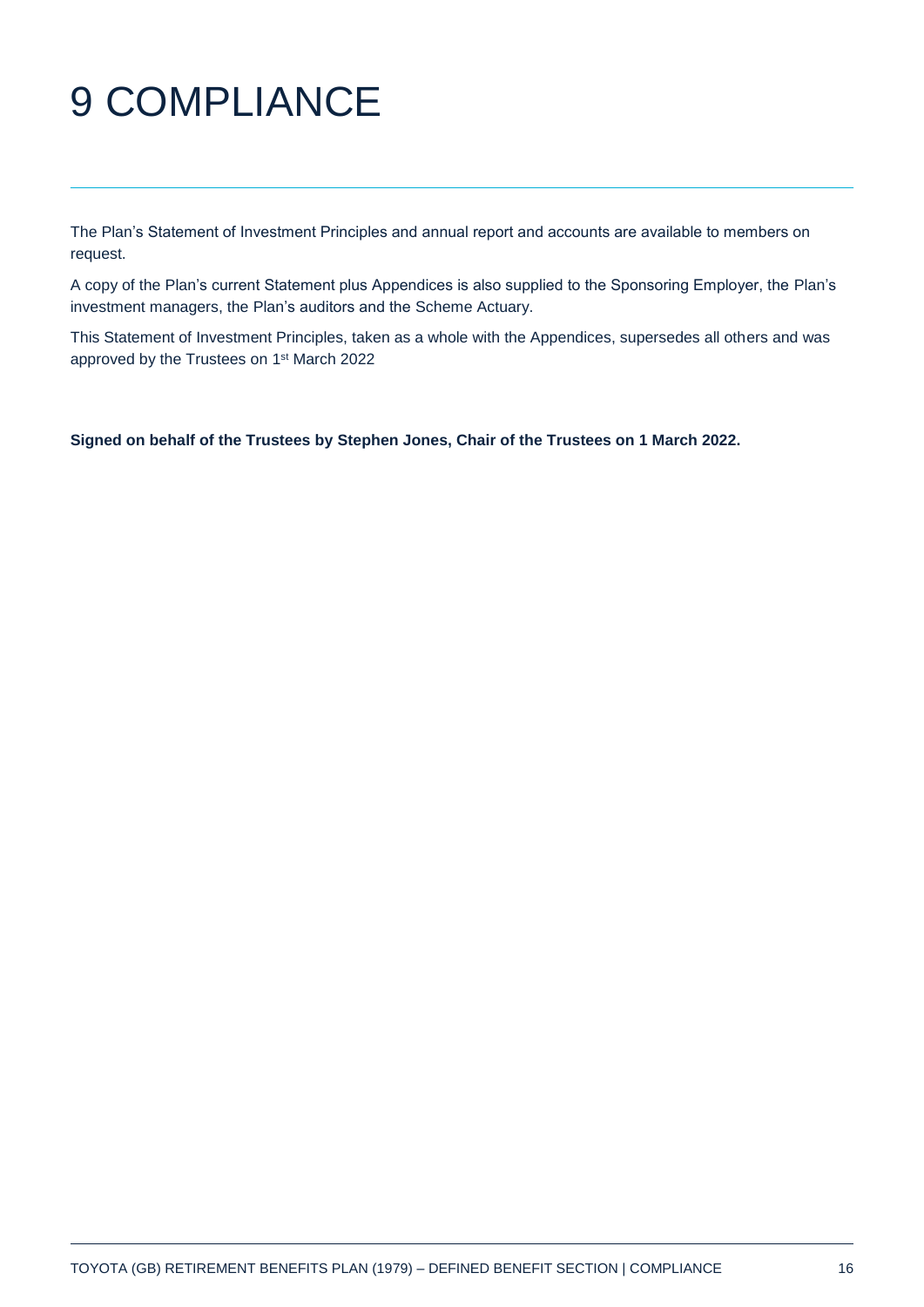# APPENDIX 1: ASSET ALLOCATION BENCHMARK

The Plan's strategic asset allocation benchmark is set out below:

| <b>Fund</b>                                                              | <b>Allocation</b> | Control Ranges +/- |
|--------------------------------------------------------------------------|-------------------|--------------------|
| <b>Growth Assets</b>                                                     | 50.0%             | 5.0%               |
| <b>LGIM UK Equity Index Fund</b>                                         | 7.0%              | 2.5%               |
| <b>LGIM North America Equity Index - GBP Hedged</b><br>Fund              | 7.0%              | 2.5%               |
| LGIM Europe (ex UK) Index - GBP Hedged Fund                              | 2.8%              | 1.5%               |
| LGIM Japan Equity Index - GBP Hedged Fund                                | 2.3%              | 1.0%               |
| LGIM Asia Pacific (ex Japan) Developed Index -<br><b>GBP Hedged Fund</b> | 3.4%              | 1.5%               |
| <b>LGIM World Emerging Markets Equity Index Fund</b>                     | 2.5%              | 2.0%               |
| Nordea Diversified Return Fund                                           | 25.0%             | 11.0%              |
| <b>Matching Assets</b>                                                   | 50.0%             | 5.0%               |
| <b>LGIM Core Plus Fund</b>                                               | 20.0%             | 10.0%              |
| <b>LGIM 2060 Leveraged Gilt Fund</b>                                     | 5.6%              |                    |
| LGIM 2037 Leveraged Index Linked Gilt Fund                               | 2.5%              |                    |
| LGIM 2042 Leveraged Index Linked Gilt Fund                               | 3.9%              |                    |
| LGIM 2047 Leveraged Index Linked Gilt Fund                               | 7.0%              |                    |
| LGIM 2055 Leveraged Index Linked Gilt Fund                               | 6.5%              |                    |
| LGIM 2068 Leveraged Index Linked Gilt Fund                               | 4.6%              |                    |

*Totals may not sum due to rounding*

The policy for rebalancing and investment / disinvestment of cashflows is set out in Appendix 2.

Appendix 3 provides information about the funds in which the assets are invested.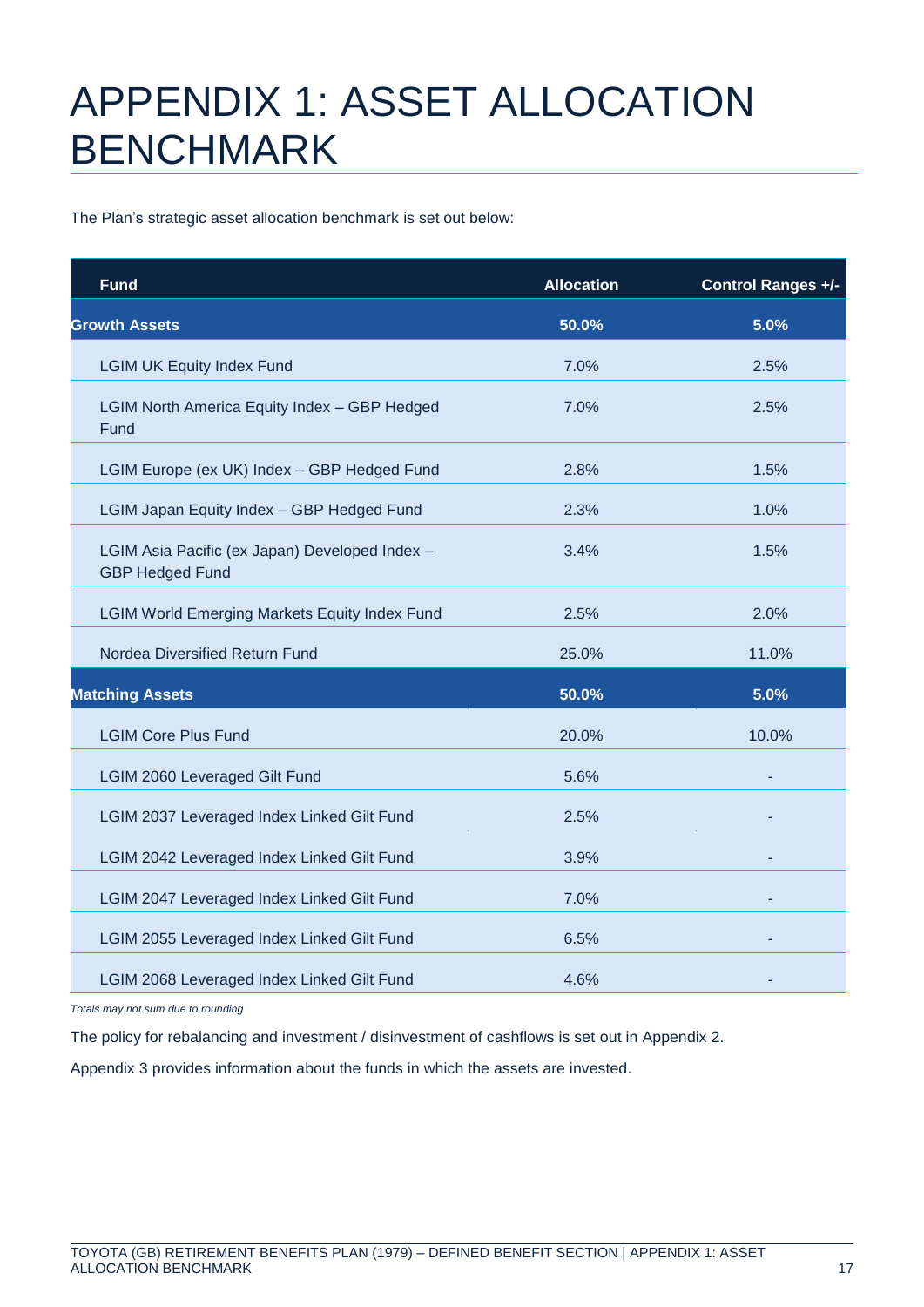## APPENDIX 2: CASHFLOW AND REBALANCING POLICY

#### **Cashflow Policy**

Where possible, cash outflows will be met from cash balances held by the Plan and from income from the Plan's investments in order to minimise transaction costs. Where the investment income is insufficient to meet these requirements, monies will be raised through the sale of assets from the Plan's portfolio in such as a way as to move the portfolio closer to the strategic asset allocation, subject to consideration of liquidity issues, transaction costs, market conditions and the speed with which monies are required.

Similarly, where cash inflows are received, monies will be invested in such a way as to move the portfolio closer to the strategic asset allocation, unless market conditions suggest otherwise.

Future contributions and disinvestments will be invested or disinvested in a pragmatic way in order to maintain the overall Plan strategic asset allocation, as set out in Appendix 1. LDI funds will not be for cashflow purposes without a specific written instruction from the Trustees.

#### **Rebalancing Policy**

The Plan's assets target a strategic asset allocation consisting of growth and bonds assets, as detailed in Appendix 1. Should the strategic asset allocation fall outside of the 5% control range for two consecutive quarters, the Trustees will rebalance the Plan's assets back to the strategic asset allocation benchmark (as detailed in Appendix 1).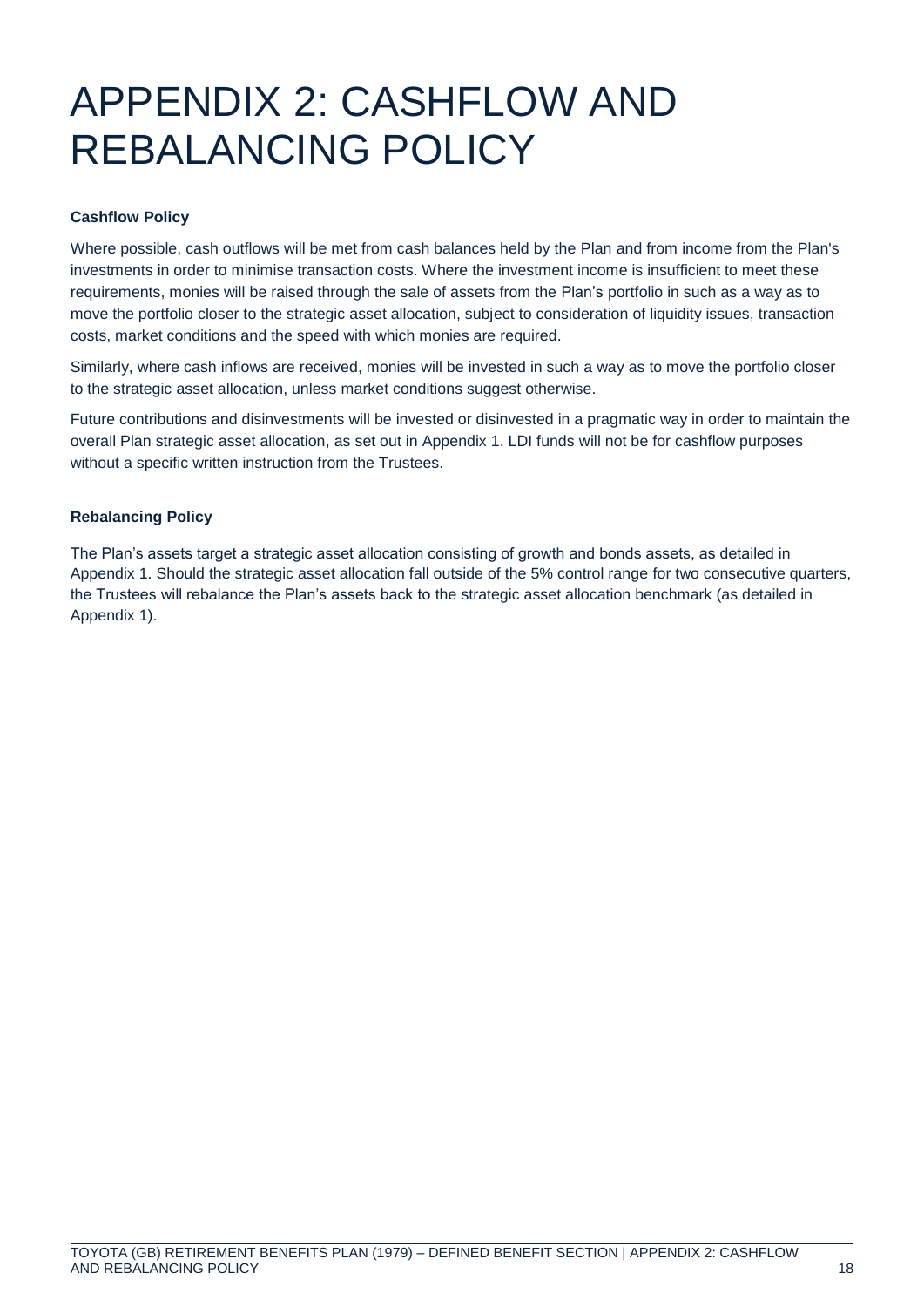## APPENDIX 3: INVESTMENT MANAGER INFORMATION

The Plan invests with the following managers:

- Nordea Asset Management ("Nordea")
- Legal and General Investment Management ("LGIM")

The tables below show the details of the mandate(s) with each manager.

## GROWTH ASSETS

| <b>Manager / Fund</b>                                                             | <b>Benchmark</b>                                                   | <b>Objective</b>                                                                                             | <b>Dealing</b><br><b>Frequency</b> | <b>SORP/IFRS</b><br><b>Class</b> |
|-----------------------------------------------------------------------------------|--------------------------------------------------------------------|--------------------------------------------------------------------------------------------------------------|------------------------------------|----------------------------------|
| <b>Growth - Multi Asset</b>                                                       |                                                                    |                                                                                                              |                                    |                                  |
| <b>Nordea</b><br><b>Diversified Growth</b><br>Fund                                | Three month GBP<br><b>LIBOR</b>                                    | To achieve returns equivalent to cash<br>+3.3% p.a. net of fees, over a rolling 3<br>year investment horizon | Daily                              | Level 2                          |
| <b>LGIM</b><br><b>UK Equity Index</b><br>Fund                                     | FTSE All Share Index                                               | Track the benchmark to within $+/-$<br>0.25% p.a. for two years in three                                     | Weekly                             | Level <sub>2</sub>               |
| <b>LGIM</b><br>North America Equity<br>Index - GBP Hedged<br>Fund                 | FTSE AW Developed<br>North America Index -<br><b>GBP Hedged</b>    | Track the benchmark to within $+/-$<br>0.5% p.a. for two years in three                                      | Weekly                             | Level 2                          |
| <b>LGIM</b><br>Europe (ex UK) Index<br>- GBP Hedged Fund                          | FTSE AW Developed<br>Europe (ex UK) Index -<br><b>GBP Hedged</b>   | Track the benchmark to within +/-<br>0.5% p.a. for two years in three                                        | Weekly                             | Level 2                          |
| <b>LGIM</b><br>Japan Equity Index -<br><b>GBP Hedged Fund</b>                     | FTSE AW Japan Index -<br><b>GBP Hedged</b>                         | Track the benchmark to within +/-<br>0.5% p.a. for two years in three                                        | Weekly                             | Level 2                          |
| <b>LGIM</b><br>Asia Pacific (ex<br>Japan) Developed<br>Index - GBP Hedged<br>Fund | FTSE AW Developed<br>Asia Pacific (ex Japan)<br>Index - GBP Hedged | Track the benchmark to within +/-<br>0.75% p.a. for two years in three                                       | Weekly                             | Level <sub>2</sub>               |
| <b>LGIM</b><br><b>World Emerging</b><br><b>Markets Equity Index</b><br>Fund       | FTSE AW All Emerging<br>Markets Index                              | Track the benchmark to within +/-<br>1.5% p.a. for two years in three                                        | Weekly                             | Level <sub>2</sub>               |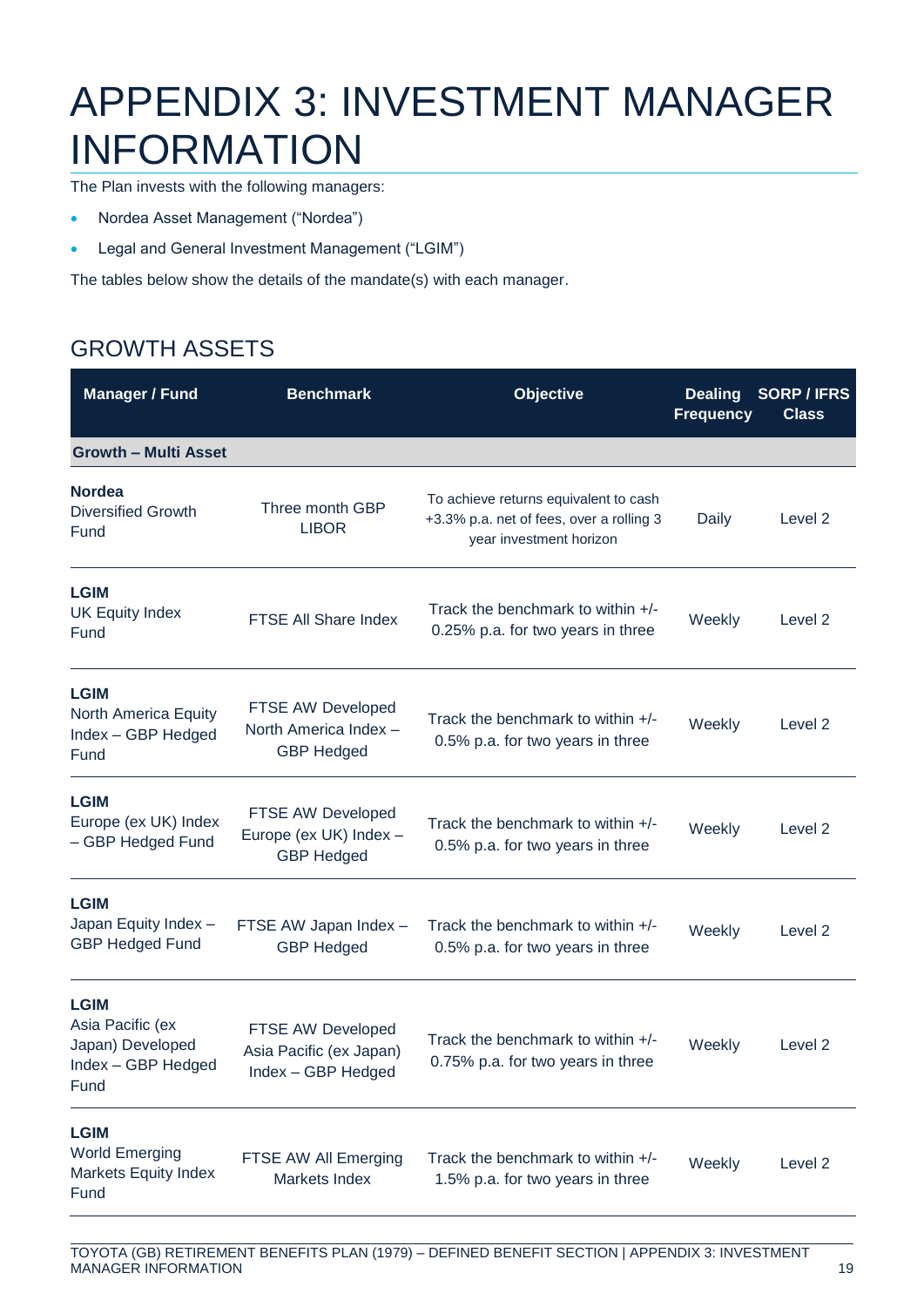## STABILISING ASSETS

| <b>Manager / Fund</b>                                             | <b>Benchmark</b>              | Objective                                                                                                                                   | <b>Dealing</b><br><b>Frequency</b> | <b>SORP/IFRS</b><br><b>Class</b> |
|-------------------------------------------------------------------|-------------------------------|---------------------------------------------------------------------------------------------------------------------------------------------|------------------------------------|----------------------------------|
| <b>Active</b>                                                     |                               |                                                                                                                                             |                                    |                                  |
| <b>LGIM</b><br>2060 Leveraged Gilts<br>Fund                       | Composite LDI<br>benchmark*   | To provide hedging by<br>offering interest rate and<br>inflation protection at the<br>respective maturity date<br>targeted (i.e. year 2040) | Weekly                             | Level 2                          |
| <b>LGIM</b><br>2037 Leveraged<br><b>Index Linked Gilt</b><br>Fund | Composite LDI<br>benchmark*   | To provide hedging by<br>offering interest rate and<br>inflation protection at the<br>respective maturity date<br>targeted (i.e. year 2040) | Weekly                             | Level <sub>2</sub>               |
| <b>LGIM</b><br>2042 Leveraged<br><b>Index Linked Gilt</b><br>Fund | Composite LDI<br>benchmark*   | To provide hedging by<br>offering interest rate and<br>inflation protection at the<br>respective maturity date<br>targeted (i.e. year 2040) | Weekly                             | Level <sub>2</sub>               |
| <b>LGIM</b><br>2047 Leveraged<br><b>Index Linked Gilt</b><br>Fund | Composite LDI<br>benchmark*   | To provide hedging by<br>offering interest rate and<br>inflation protection at the<br>respective maturity date<br>targeted (i.e. year 2040) | Weekly                             | Level <sub>2</sub>               |
| <b>LGIM</b><br>2055 Leveraged<br><b>Index Linked Gilt</b><br>Fund | Composite LDI<br>benchmark*   | To provide hedging by<br>offering interest rate and<br>inflation protection at the<br>respective maturity date<br>targeted (i.e. year 2040) | Weekly                             | Level <sub>2</sub>               |
| <b>LGIM</b><br>2068 Leveraged<br><b>Index Linked Gilt</b><br>Fund | Composite LDI<br>benchmark*   | To provide hedging by<br>offering interest rate and<br>inflation protection at the<br>respective maturity date<br>targeted (i.e. year 2040) | Weekly                             | Level <sub>2</sub>               |
| <b>LGIM</b><br>Core Plus Fund                                     | <b>iBoxx £ Non-Gilt Index</b> | To outperform the<br>benchmark by 1.15% p.a.<br>over a rolling three year<br>period (gross of fees)                                         | Weekly                             | Level <sub>2</sub>               |

*\* Weighted gilt return + weighted 7 days LIBID – weighted (repo rate – spread (dealing cost)).*

Mercer will monitor the investment managers. If one of the managers is downgraded by Mercer's Manager Research Team, the Trustee will review and replace that manager, with the assistance of Mercer.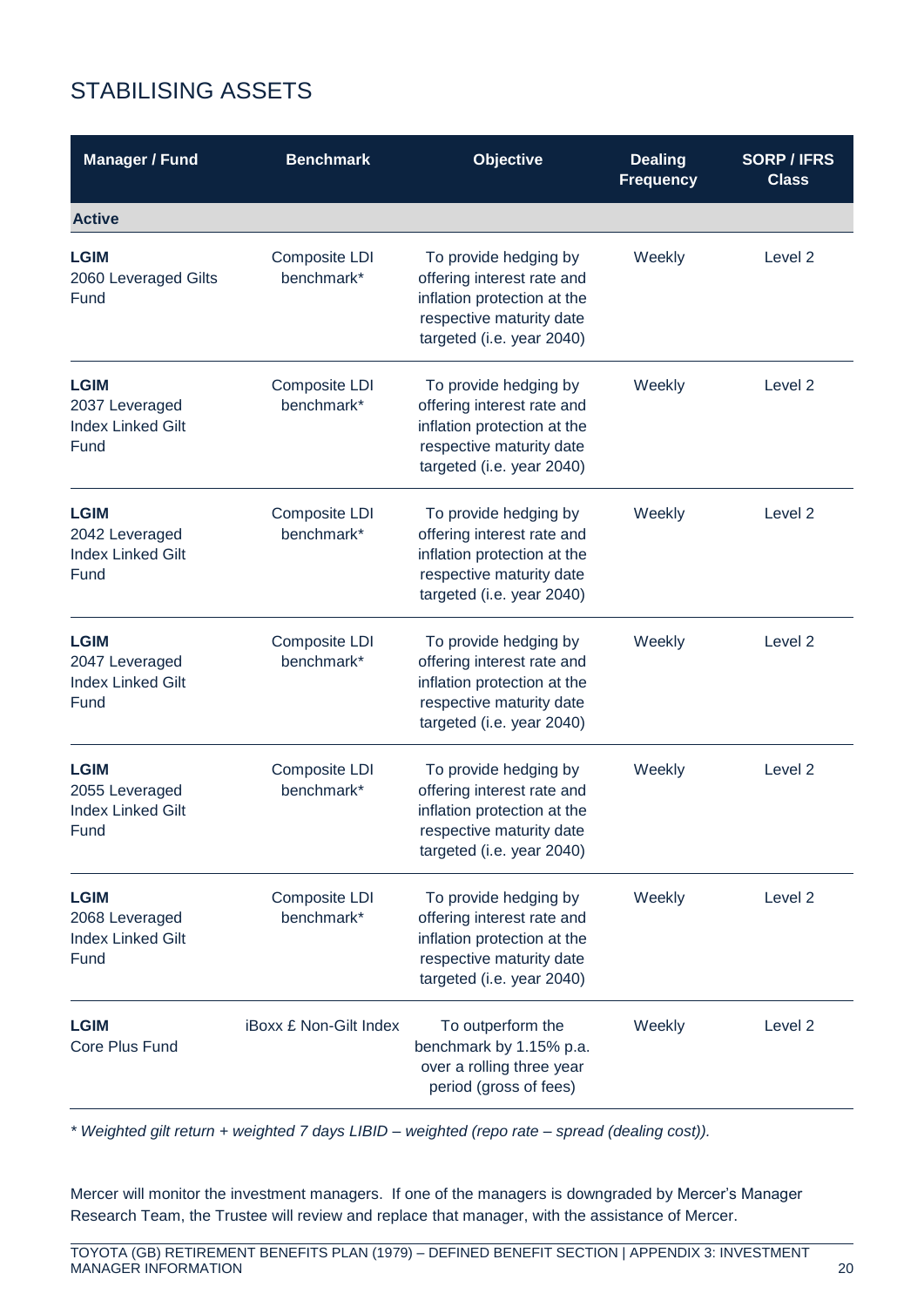For avoidance of doubt, this SIP will not be updated solely in response to a replacement of one of the underlying investment managers.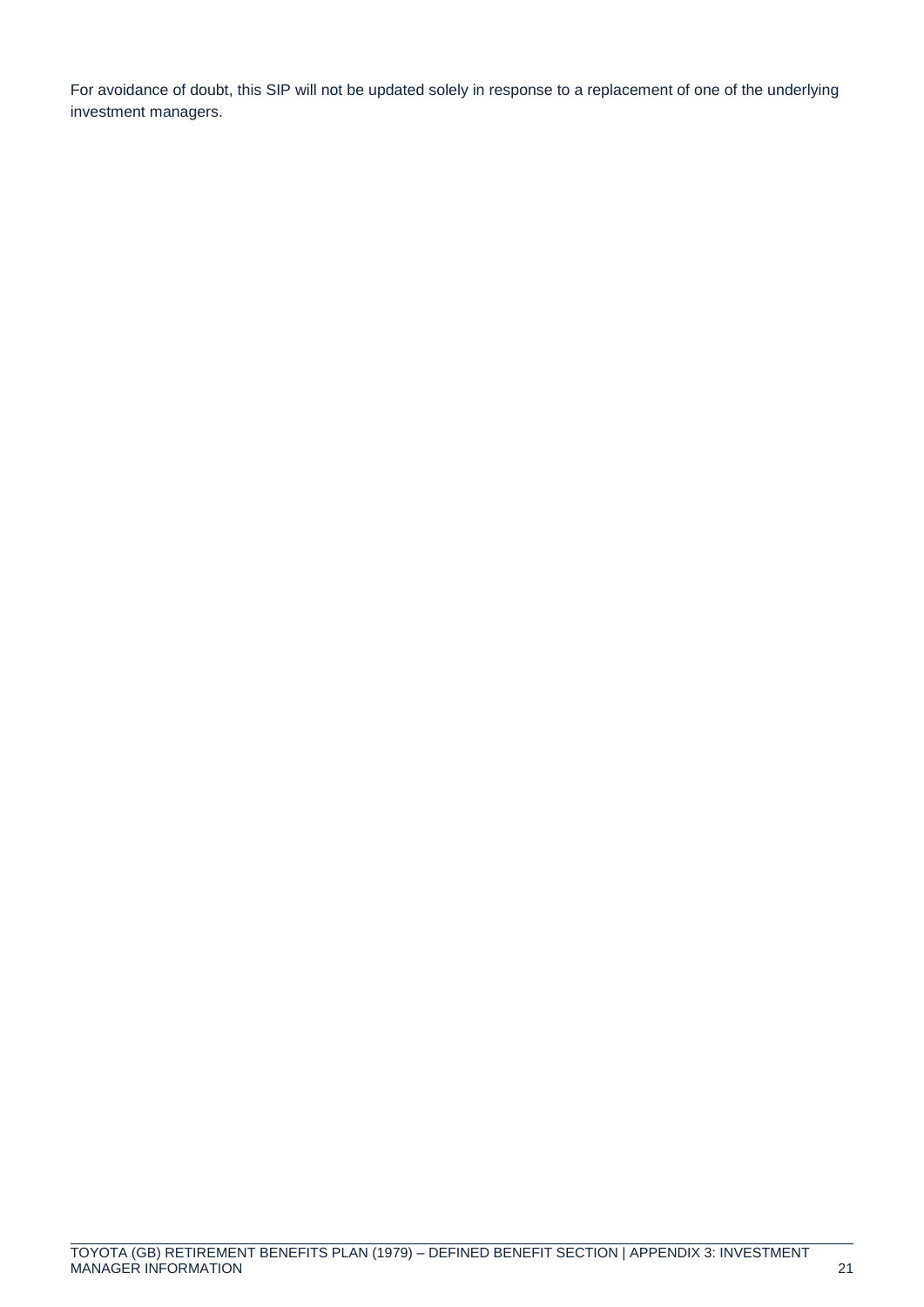## APPENDIX 4: RESPONSIBILITIES OF PARTIES

## **TRUSTEES**

The Trustees' responsibilities include the following:

- Reviewing at least triennially, and more frequently if necessary, the content of this Statement in consultation with the Investment Adviser and modifying it if deemed appropriate.
- Reviewing the investment strategy following the results of each actuarial review, in consultation with the Investment Adviser and Scheme Actuary.
- Appointing the Investment Managers and custodian (if required).
- Assessing the quality of the performance and processes of the Investment Managers by means of regular reviews of investment returns and other relevant information, in consultation with the Investment Adviser.
- Consulting with the sponsoring employer regarding any proposed amendments to this Statement.
- Monitoring compliance of the investment arrangements with this Statement on a continuing basis.

## INVESTMENT ADVISER

The Investment Adviser's responsibilities include the following:

- Participating with the Trustees in reviews of this Statement of Investment Principles.
- Production of independent performance monitoring reports.
- Advising the Trustees, at their request, on the following matters:
	- Through consultation with the Scheme Actuary, how any changes within the Plan's benefits, membership, and funding position may affect the manner in which the assets should be invested.
	- How any changes in the investment managers' organisations could affect the interests of the Plan.
	- How any changes in the investment environment could present either opportunities or problems for the Plan.
- Undertaking project work, as requested, including:
	- Reviews of asset allocation policy.
	- Research into and reviews of Investment Managers.
	- Advising on the selection of new managers and/or custodians.
- Advising on the investment and disinvestment of cashflows.

## INVESTMENT MANAGERS

As noted in this statement, the Trustees have appointed investment managers upon the advice of Mercer.

The investment managers' responsibilities include the following:

- Informing the Trustees of any changes in the internal performance objectives and guidelines of any pooled fund used by the Plan as and when they occur.
- Having regard to the need for diversification of investments, so far as appropriate for the particular mandate, and to the suitability of investments.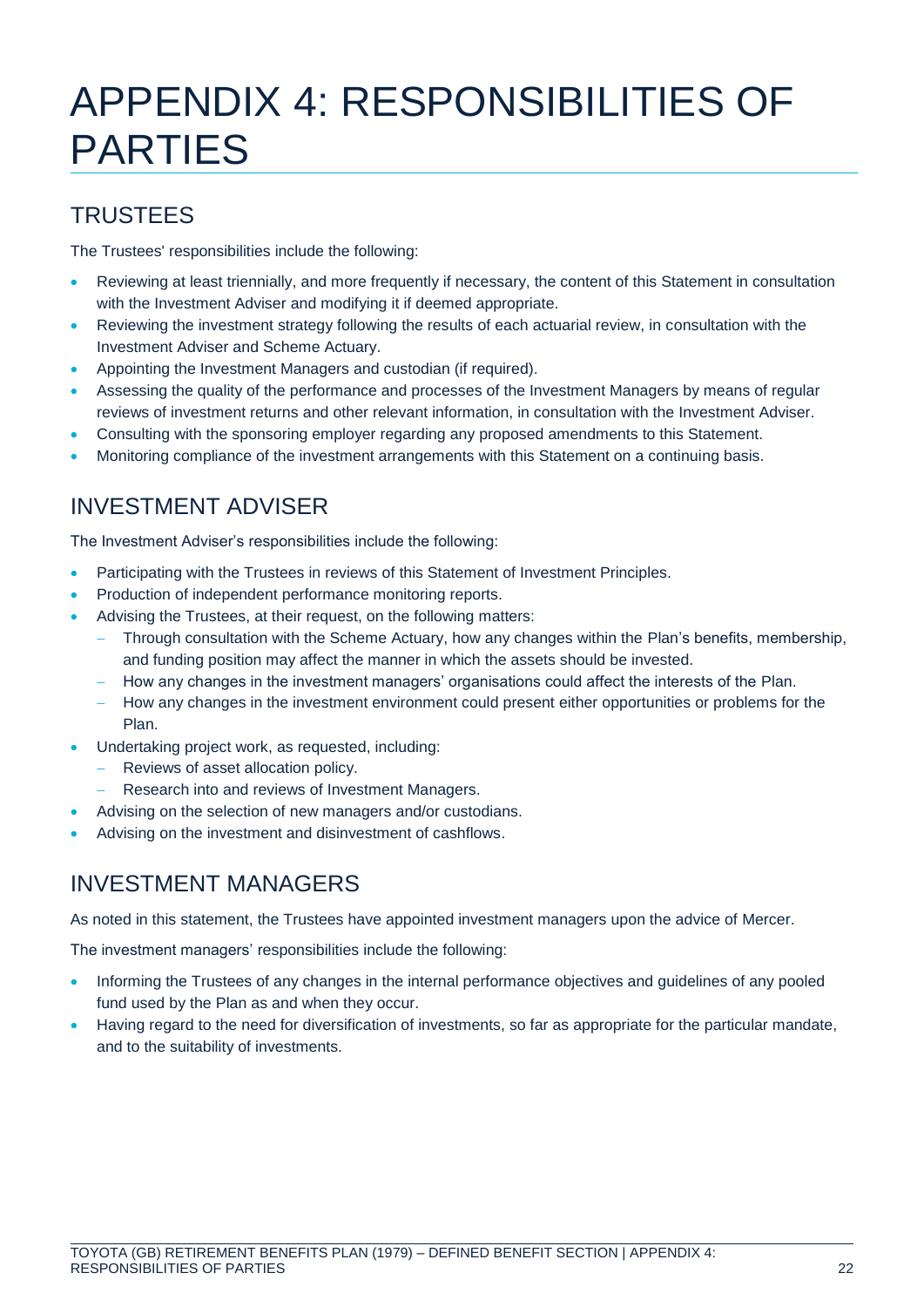## SCHEME ACTUARY

The Scheme Actuary's responsibilities include the following:

- Liaising with the Investment Adviser regarding the suitability of the Plan's investment strategy given the financial characteristics of the Plan.
- Assessing the funding position of the Plan and advising on the appropriate response to any shortfall.
- Performing the triennial (or more frequent, as required) valuations and advising on the appropriate contribution levels.

## ADMINISTRATOR

The Administrator's responsibilities include the following:

- Ensuring there is sufficient cash available to meet benefit payments as and when they fall due.
- Paying benefits and making transfer payments.
- Investing contributions not required to meet benefit payments with the Investment Managers according to the Trustees' instructions.